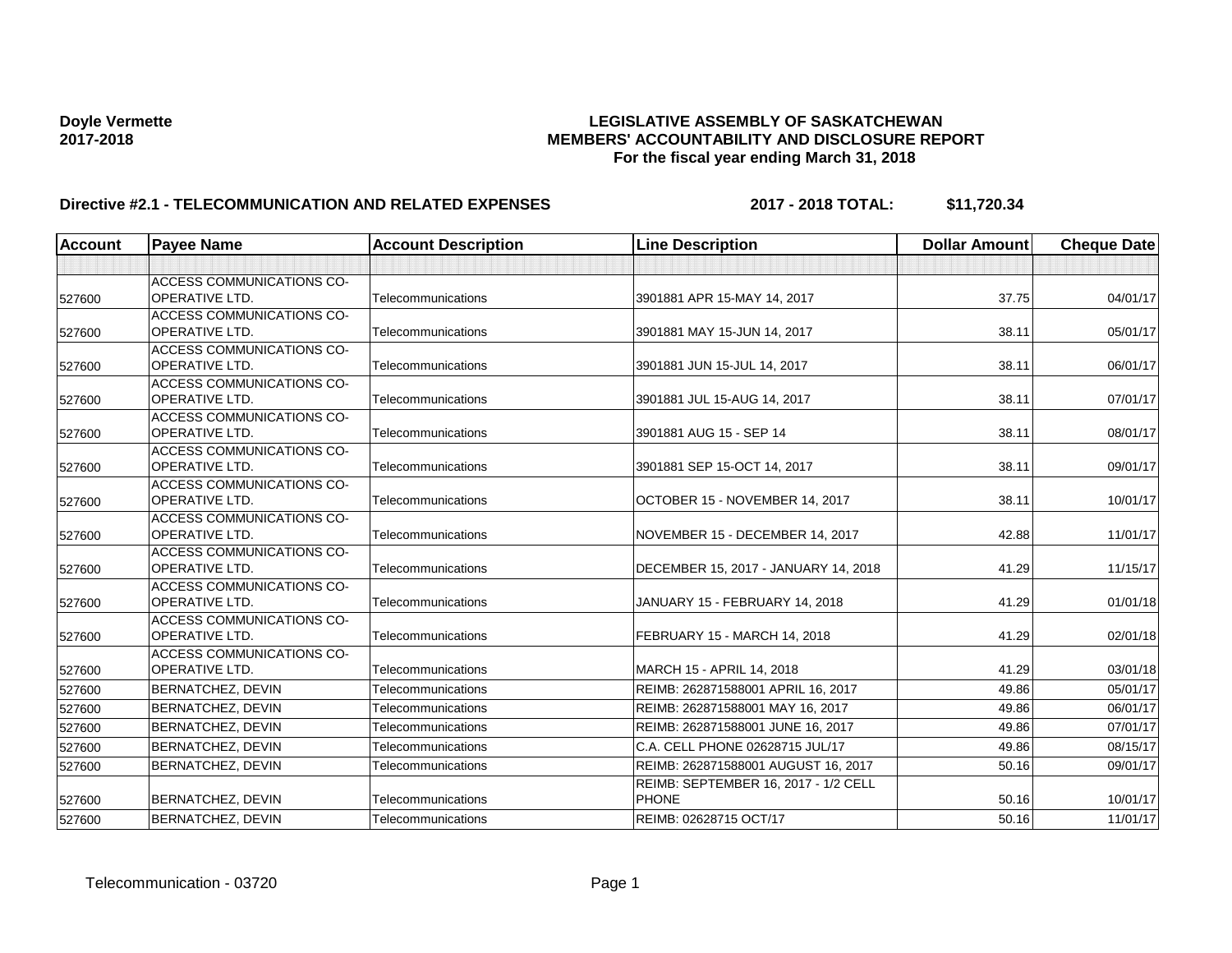# **Doyle Vermette LEGISLATIVE ASSEMBLY OF SASKATCHEWAN 2017-2018 MEMBERS' ACCOUNTABILITY AND DISCLOSURE REPORT For the fiscal year ending March 31, 2018**

# **Directive #2.1 - TELECOMMUNICATION AND RELATED EXPENSES 2017 - 2018 TOTAL: \$11,720.34**

| Account | <b>Payee Name</b>        | <b>Account Description</b> | <b>Line Description</b>                         | <b>Dollar Amount</b> | <b>Cheque Date</b> |
|---------|--------------------------|----------------------------|-------------------------------------------------|----------------------|--------------------|
|         |                          |                            |                                                 |                      |                    |
| 527600  | <b>BERNATCHEZ, DEVIN</b> | Telecommunications         | REIMB: 262871588001 NOVEMBER 16, 2017           | 50.16                | 11/16/17           |
| 527600  | <b>BERNATCHEZ, DEVIN</b> | Telecommunications         | 262871588001 DECEMBER 16, 2017                  | 50.16                | 01/01/18           |
| 527600  | <b>BERNATCHEZ, DEVIN</b> | Telecommunications         | REIMB: 02628715 JANUARY 16, 2018                | 50.34                | 02/01/18           |
| 527600  | BERNATCHEZ, DEVIN        | Telecommunications         | REIMB: 262871588001 FEBRUARY 16, 2018           | 50.34                | 03/01/18           |
| 527600  | BERNATCHEZ, DEVIN        | Telecommunications         | REIMB: MARCH 16, 2018 CELL PHONE                | 55.76                | 03/16/18           |
| 527600  | <b>POWERLAND</b>         | Telecommunications         | APRIL 2017 INTERNET                             | 53.00                | 05/01/17           |
| 527600  | <b>POWERLAND</b>         | Telecommunications         | MAY 2017 INTERNET                               | 53.00                | 05/08/17           |
| 527600  | <b>POWERLAND</b>         | Telecommunications         | <b>JUNE INTERNET</b>                            | 53.00                | 06/08/17           |
| 527600  | <b>POWERLAND</b>         | Telecommunications         | AUG. SOPHOS MSP AGREEMENT                       | 3.07                 | 08/01/17           |
| 527600  | <b>POWERLAND</b>         | Telecommunications         | <b>JULY INTERNET</b>                            | 53.00                | 08/01/17           |
| 527600  | POWERLAND                | Telecommunications         | JULY SOPHOS MSP AGREEMENT                       | 3.07                 | 08/01/17           |
| 527600  | <b>POWERLAND</b>         | Telecommunications         | SEPTEMBER 2017 INTERNET                         | 53.00                | 09/06/17           |
| 527600  | <b>POWERLAND</b>         | Telecommunications         | OCTOBER 2017 INTERNET                           | 53.00                | 10/10/17           |
| 527600  | <b>POWERLAND</b>         | Telecommunications         | DECEMBER 2017 INTERNET                          | 53.00                | 12/06/17           |
| 527600  | <b>POWERLAND</b>         | Telecommunications         | JULY SOPHOS MSP AGREEMENT                       | (3.07)               | 01/01/18           |
| 527600  | <b>POWERLAND</b>         | Telecommunications         | AUG. SOPHOS MSP AGREEMENT                       | (3.07)               | 01/01/18           |
| 527600  | <b>POWERLAND</b>         | Telecommunications         | JANUARY 2018 INTERNET                           | 53.00                | 01/04/18           |
| 527600  | <b>POWERLAND</b>         | Telecommunications         | FEBRUARY 2018 INTERNET                          | 53.00                | 02/06/18           |
| 527600  | <b>POWERLAND</b>         | Telecommunications         | NOVEMBER 2017 INTERNET                          | 53.00                | 02/14/18           |
| 527600  | <b>SASKTEL</b>           | Telecommunications         | 895858899003 APRIL 28, 2017                     | 387.21               | 05/01/17           |
| 527600  | <b>SASKTEL</b>           | Telecommunications         | 221324688002 MAY 8, 2017                        | 62.90                | 05/08/17           |
| 527600  | <b>SASKTEL</b>           | Telecommunications         | RTV - DOYLE VERMETTE - PERSONAL<br><b>USAGE</b> | (142.81)             | 06/01/17           |
|         | <b>SASKTEL</b>           | Telecommunications         | 895858899003 MAY/17                             | 388.78               | 06/01/17           |
| 527600  | <b>SASKTEL</b>           | Telecommunications         | 895858899003 JUNE 28, 2017                      | 389.14               | 07/01/17           |
| 527600  | <b>SASKTEL</b>           | Telecommunications         | 895858899003 JUL/17                             | 396.64               | 08/01/17           |
| 527600  | <b>SASKTEL</b>           | Telecommunications         | 895858899003 AUGUST 28, 2017                    | 388.02               | 09/01/17           |
| 527600  | <b>SASKTEL</b>           | Telecommunications         | 895858899003 SEPTEMBER 28, 2017                 | 390.23               | 10/01/17           |
| 527600  |                          |                            |                                                 |                      |                    |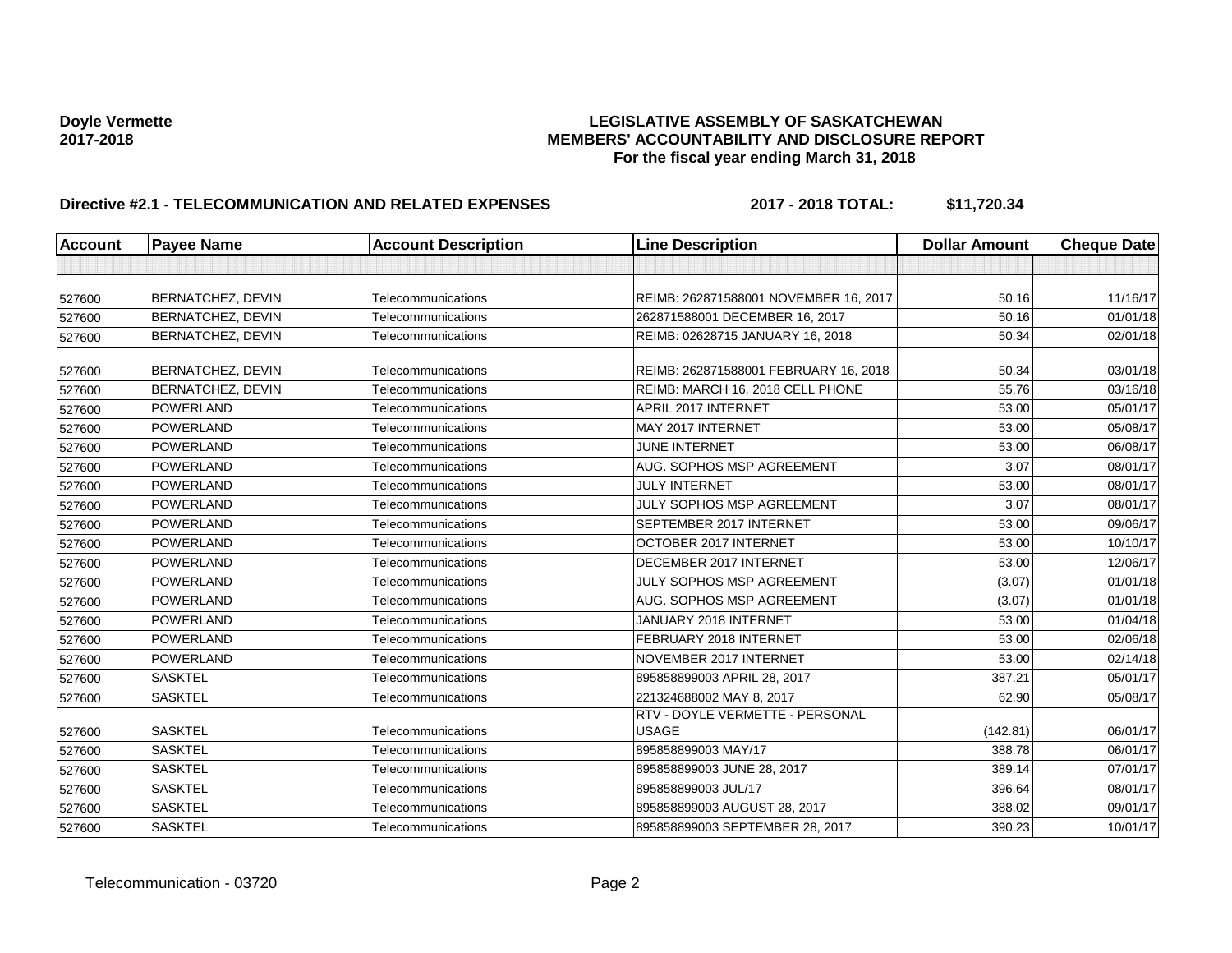# **Doyle Vermette LEGISLATIVE ASSEMBLY OF SASKATCHEWAN 2017-2018 MEMBERS' ACCOUNTABILITY AND DISCLOSURE REPORT For the fiscal year ending March 31, 2018**

# **Directive #2.1 - TELECOMMUNICATION AND RELATED EXPENSES 2017 - 2018 TOTAL: \$11,720.34**

| <b>Account</b> | <b>Payee Name</b> | <b>Account Description</b>           | <b>Line Description</b>          | <b>Dollar Amount</b> | <b>Cheque Date</b> |
|----------------|-------------------|--------------------------------------|----------------------------------|----------------------|--------------------|
|                |                   |                                      |                                  |                      |                    |
| 527600         | <b>SASKTEL</b>    | Telecommunications                   | 895858899003 OCTOBER 28, 2017    | 389.90               | 11/01/17           |
| 527600         | <b>SASKTEL</b>    | Telecommunications                   | 895858899003 NOVEMBER 28, 2017   | 346.78               | 12/01/17           |
| 527600         | <b>SASKTEL</b>    | Telecommunications                   | 895858899003 DECEMBER 28, 2017   | 386.07               | 01/01/18           |
| 527600         | <b>SASKTEL</b>    | Telecommunications                   | 895858899003 JANUARY 28, 2018    | 383.94               | 02/01/18           |
| 527600         | <b>SASKTEL</b>    | Telecommunications                   | 221324688002 OCTOBER 8, 2017     | 69.80                | 02/01/18           |
| 527600         | <b>SASKTEL</b>    | Telecommunications                   | 221324688002 JUNE 8, 2017        | 69.93                | 02/01/18           |
| 527600         | <b>SASKTEL</b>    | Telecommunications                   | 221324688002 SEPTEMBER 8, 2017   | 66.33                | 02/01/18           |
| 527600         | <b>SASKTEL</b>    | Telecommunications                   | 221324688002 NOVEMBER 8, 2017    | 53.35                | 02/01/18           |
| 527600         | <b>SASKTEL</b>    | Telecommunications                   | 221324688002 JULY 8, 2017        | 48.67                | 02/16/18           |
| 527600         | <b>SASKTEL</b>    | Telecommunications                   | 221324688002 FEBRUARY 8, 2018    | 61.77                | 02/16/18           |
| 527600         | <b>SASKTEL</b>    | Telecommunications                   | 221324688002 AUGUST 8, 2017      | 52.43                | 02/16/18           |
| 527600         | <b>SASKTEL</b>    | Telecommunications                   | 221324688002 JANUARY 8, 2018     | 56.41                | 02/16/18           |
| 527600         | <b>SASKTEL</b>    | Telecommunications                   | 221324688002 APRIL 8, 2017       | 68.05                | 02/16/18           |
| 527600         | SASKTEL           | Telecommunications                   | 221324688002 DECEMBER 8, 2017    | 54.68                | 02/16/18           |
| 527600         | <b>SASKTEL</b>    | Telecommunications                   | 895858899003 FEBRUARY 28, 2018   | 386.30               | 03/01/18           |
| 527600         | <b>SASKTEL</b>    | Telecommunications                   | RTV - D. VERMETTE - PERSONAL USE | (148.40)             | 03/06/18           |
| 527600         | <b>SASKTEL</b>    | Telecommunications                   | 221324688002 MARCH 8, 2018       | 63.41                | 03/08/18           |
| 527600         | <b>SASKTEL</b>    | Telecommunications                   | 895858899003 MARCH 28, 2018      | 385.21               | 03/28/18           |
| 530600         | <b>SASKTEL</b>    | Placement - Tender Ads               | 895858899003 NOVEMBER 28, 2017   | 4,423.80             | 12/01/17           |
| 565200         | WIRELESS AGE      | Office Furniture and Equipment - Exp | APPLE IPHONE 8                   | 630.67               | 11/01/17           |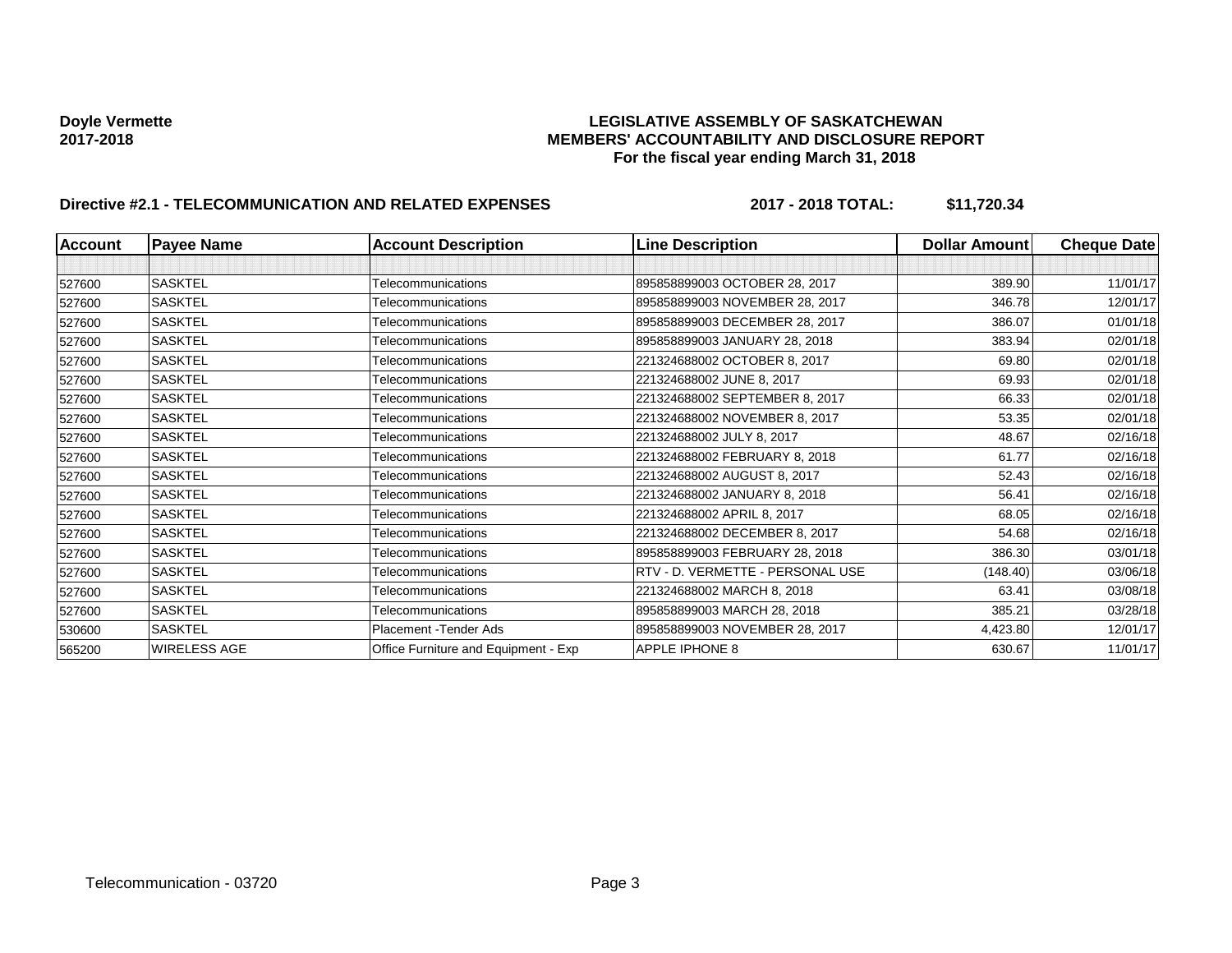### **LEGISLATIVE ASSEMBLY OF SASKATCHEWAN MEMBERS' ACCOUNTABILITY AND DISCLOSURE REPORT For the fiscal year ending March 31, 2018**

# **Directive #3.1 - MLA TRAVEL AND LIVING EXPENSES 2017 - 2018 TOTAL: \$72,245.73**

| <b>Account</b> | <b>Payee Name</b>                                   | <b>Account Description</b>  | <b>Line Description</b>           | <b>Dollar Amount</b> | <b>Cheque Date</b> |
|----------------|-----------------------------------------------------|-----------------------------|-----------------------------------|----------------------|--------------------|
|                |                                                     |                             |                                   |                      |                    |
| 541900         | MINISTER OF FINANCE-MINISTRY<br>OF CENTRAL SERVICES | <b>Elected Rep - Travel</b> | CVA TRAVEL; JUN/17                | 1,077.52             | 07/25/17           |
| 541900         | MINISTER OF FINANCE-MINISTRY<br>OF CENTRAL SERVICES | Elected Rep - Travel        | <b>CVR RENTAL CVADLEG01</b>       | 271.06               | 11/01/17           |
| 541900         | MINISTER OF FINANCE-MINISTRY<br>OF CENTRAL SERVICES | <b>Elected Rep - Travel</b> | JUNE 2017 MLA CVA TRAVEL          | 248.85               | 03/01/18           |
| 541900         | OSPREY WINGS LTD.                                   | Elected Rep - Travel        | MLA TRAVEL OTTER - KINOOSAO       | 8,220.00             | 09/18/17           |
| 541900         | VERMETTE, DOYLE A.                                  | <b>Elected Rep - Travel</b> | MLA TRAVEL; APR 2 - 3             | 796.56               | 04/04/17           |
| 541900         | VERMETTE, DOYLE A.                                  | Elected Rep - Travel        | MLA TRAVEL; APR 4 - 9             | 894.97               | 04/10/17           |
| 541900         | VERMETTE, DOYLE A.                                  | Elected Rep - Travel        | MLA TRAVEL; APR 10 - 23           | 1,710.61             | 04/24/17           |
| 541900         | VERMETTE, DOYLE A.                                  | Elected Rep - Travel        | APRIL REGINA ACCOMMODATION        | 1,500.00             | 04/24/17           |
| 541900         | VERMETTE, DOYLE A.                                  | Elected Rep - Travel        | MLA TRAVEL; APR 24 - 30           | 820.57               | 05/01/17           |
| 541900         | VERMETTE, DOYLE A.                                  | Elected Rep - Travel        | MLA TRAVEL; MAY 1 - 8             | 1,931.03             | 05/09/17           |
| 541900         | VERMETTE, DOYLE A.                                  | Elected Rep - Travel        | MLA TRAVEL; MAY 9 - 14            | 1,528.27             | 05/15/17           |
| 541900         | VERMETTE, DOYLE A.                                  | Elected Rep - Travel        | MAY REGINA ACCOMMODATION          | 1,550.00             | 05/19/17           |
| 541900         | VERMETTE, DOYLE A.                                  | Elected Rep - Travel        | MLA TRAVEL MAY 15-24, 2017        | 1,560.73             | 05/24/17           |
| 541900         | VERMETTE, DOYLE A.                                  | Elected Rep - Travel        | MLA TRAVEL; MAY 2 - JUN 13        | 1,667.03             | 06/14/17           |
| 541900         | VERMETTE, DOYLE A.                                  | Elected Rep - Travel        | JUNE REGINA ACCOMMODATION         | 1,500.00             | 06/14/17           |
| 541900         | VERMETTE, DOYLE A.                                  | Elected Rep - Travel        | MLA TRAVEL; JUNE 16 - 30          | 1,825.96             | 07/01/17           |
| 541900         | VERMETTE, DOYLE A.                                  | <b>Elected Rep - Travel</b> | MLA TRAVEL JULY 10-11, 2017       | 728.40               | 07/17/17           |
| 541900         | VERMETTE, DOYLE A.                                  | Elected Rep - Travel        | MLA TRAVEL JULY 5-6, 2017         | 801.12               | 07/17/17           |
| 541900         | VERMETTE, DOYLE A.                                  | <b>Elected Rep - Travel</b> | JULY REGINA ACCOMMODATION         | 1,550.00             | 07/24/17           |
| 541900         | VERMETTE, DOYLE A.                                  | Elected Rep - Travel        | MLA TRAVEL; JUL 18 - 27           | 1,935.69             | 08/01/17           |
| 541900         | VERMETTE, DOYLE A.                                  | Elected Rep - Travel        | MLA TRAVEL JUL 31-AUG 1, 2017     | 713.71               | 08/02/17           |
| 541900         | VERMETTE, DOYLE A.                                  | Elected Rep - Travel        | MLA TRAVEL; AUG 13 - 16           | 800.88               | 08/17/17           |
| 541900         | VERMETTE, DOYLE A.                                  | <b>Elected Rep - Travel</b> | MLA TRAVEL; AUG 18 - 19           | 623.13               | 08/21/17           |
| 541900         | VERMETTE, DOYLE A.                                  | Elected Rep - Travel        | MLA TRAVEL; AUG 21 - 22           | 735.35               | 08/23/17           |
| 541900         | VERMETTE, DOYLE A.                                  | Elected Rep - Travel        | AUG. REGINA ACCOMMODATION         | 1,550.00             | 08/24/17           |
| 541900         | VERMETTE, DOYLE A.                                  | Elected Rep - Travel        | MLA TRAVEL AUGUST 30-31, 2017     | 674.29               | 09/01/17           |
| 541900         | VERMETTE, DOYLE A.                                  | Elected Rep - Travel        | MLA TRAVEL SEPTEMBER 5 - 13, 2017 | 1,629.09             | 09/19/17           |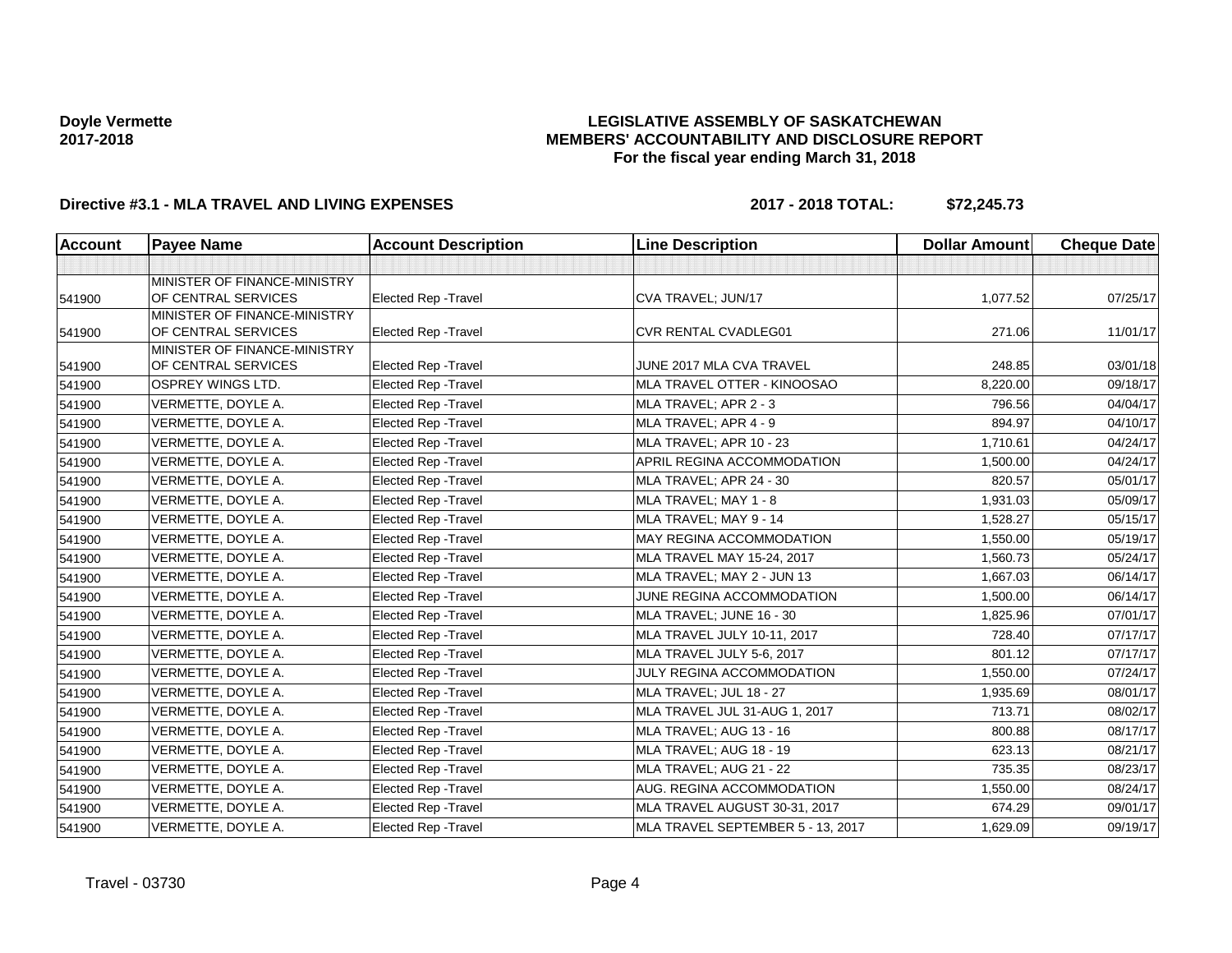### **LEGISLATIVE ASSEMBLY OF SASKATCHEWAN MEMBERS' ACCOUNTABILITY AND DISCLOSURE REPORT For the fiscal year ending March 31, 2018**

# **Directive #3.1 - MLA TRAVEL AND LIVING EXPENSES 2017 - 2018 TOTAL: \$72,245.73**

| <b>Account</b> | <b>Payee Name</b>  | <b>Account Description</b>  | <b>Line Description</b>                            | <b>Dollar Amount</b> | <b>Cheque Date</b> |
|----------------|--------------------|-----------------------------|----------------------------------------------------|----------------------|--------------------|
|                |                    |                             |                                                    |                      |                    |
| 541900         | VERMETTE, DOYLE A. | <b>Elected Rep - Travel</b> | SEPTEMBER 2017 MLA REGINA<br><b>ACCOMMODATIONS</b> | 1,500.00             | 09/22/17           |
| 541900         | VERMETTE, DOYLE A. | <b>Elected Rep - Travel</b> | TRUCK RENTAL SEPTEMBER 18, 2017                    | 150.00               | 10/01/17           |
| 541900         | VERMETTE, DOYLE A. | <b>Elected Rep - Travel</b> | MLA TRAVEL SEPTEMBER 18 - 29, 2017                 | 968.71               | 10/06/17           |
| 541900         | VERMETTE, DOYLE A. | <b>Elected Rep - Travel</b> | MLA TRAVEL OCTOBER 7 - 10, 2017                    | 622.86               | 10/16/17           |
|                |                    |                             | OCTOBER 2017 MLA REGINA                            |                      |                    |
| 541900         | VERMETTE, DOYLE A. | <b>Elected Rep - Travel</b> | <b>ACCOMMODATIONS</b>                              | 1,550.00             | 10/20/17           |
| 541900         | VERMETTE, DOYLE A. | <b>Elected Rep - Travel</b> | MLA TRAVEL OCTOBER 14 - 19, 2017                   | 1,406.58             | 10/24/17           |
| 541900         | VERMETTE, DOYLE A. | <b>Elected Rep - Travel</b> | MLA TRAVEL OCTOBER 24 - 26, 2017                   | 476.34               | 10/27/17           |
| 541900         | VERMETTE, DOYLE A. | <b>Elected Rep - Travel</b> | MLA TRAVEL OCTOBER 30 - NOVEMBER 5,<br>2017        | 1.124.51             | 11/06/17           |
| 541900         | VERMETTE, DOYLE A. | <b>Elected Rep - Travel</b> | MLA TRAVEL NOVEMBER 6 - 13, 2017                   | 1,106.83             | 11/14/17           |
| 541900         | VERMETTE, DOYLE A. | <b>Elected Rep - Travel</b> | MLA TRAVEL NOVEMBER 13 - 20, 2017                  | 999.87               | 11/21/17           |
| 541900         | VERMETTE, DOYLE A. | Elected Rep - Travel        | NOVEMBER 2017 MLA REGINA<br><b>ACCOMMODATIONS</b>  | 1,500.00             | 11/22/17           |
| 541900         | VERMETTE, DOYLE A. | <b>Elected Rep - Travel</b> | MLA TRAVEL NOVEMBER 21 - 26, 2017                  | 1.302.27             | 11/27/17           |
| 541900         | VERMETTE, DOYLE A. | <b>Elected Rep - Travel</b> | MLA TRAVEL NOV 27-DEC 3, 2017                      | 902.98               | 12/04/17           |
| 541900         | VERMETTE, DOYLE A. | <b>Elected Rep - Travel</b> | MLA TRAVEL DECEMBER 4 - 8, 2017                    | 778.54               | 12/13/17           |
| 541900         | VERMETTE, DOYLE A. | <b>Elected Rep - Travel</b> | MLA TRAVEL DECEMBER 10-11, 2017                    | 470.46               | 12/14/17           |
| 541900         | VERMETTE, DOYLE A. | <b>Elected Rep - Travel</b> | MLA TRAVEL DECEMBER 17 - 19, 2017                  | 969.82               | 12/27/17           |
| 541900         | VERMETTE, DOYLE A. | <b>Elected Rep - Travel</b> | DECEMBER 2017 MLA REGINA<br><b>ACCOMMODATIONS</b>  | 1,550.00             | 12/27/17           |
| 541900         | VERMETTE, DOYLE A. | <b>Elected Rep - Travel</b> | MLA TRAVEL JANUARY 4 - 10, 2018                    | 1,248.41             | 01/16/18           |
| 541900         | VERMETTE, DOYLE A. | <b>Elected Rep - Travel</b> | MLA TRAVEL JANUARY 13 - 19, 2018                   | 1,257.60             | 01/19/18           |
| 541900         | VERMETTE, DOYLE A. | <b>Elected Rep - Travel</b> | JANUARY 2018 MLA REGINA<br><b>ACCOMMODATIONS</b>   | 1,550.00             | 01/22/18           |
| 541900         | VERMETTE, DOYLE A. | <b>Elected Rep - Travel</b> | MLA TRAVEL JANUARY 26 - FEBRUARY 8,<br>2018        | 1,912.03             | 02/09/18           |
| 541900         | VERMETTE, DOYLE A. | Elected Rep - Travel        | FEBRUARY 2018 MLA REGINA<br><b>ACCOMMODATIONS</b>  | 1,400.00             | 02/16/18           |
| 541900         | VERMETTE, DOYLE A. | Elected Rep - Travel        | MLA TRAVEL FEBRUARY 9 - 12, 2017                   | 1,012.10             | 02/16/18           |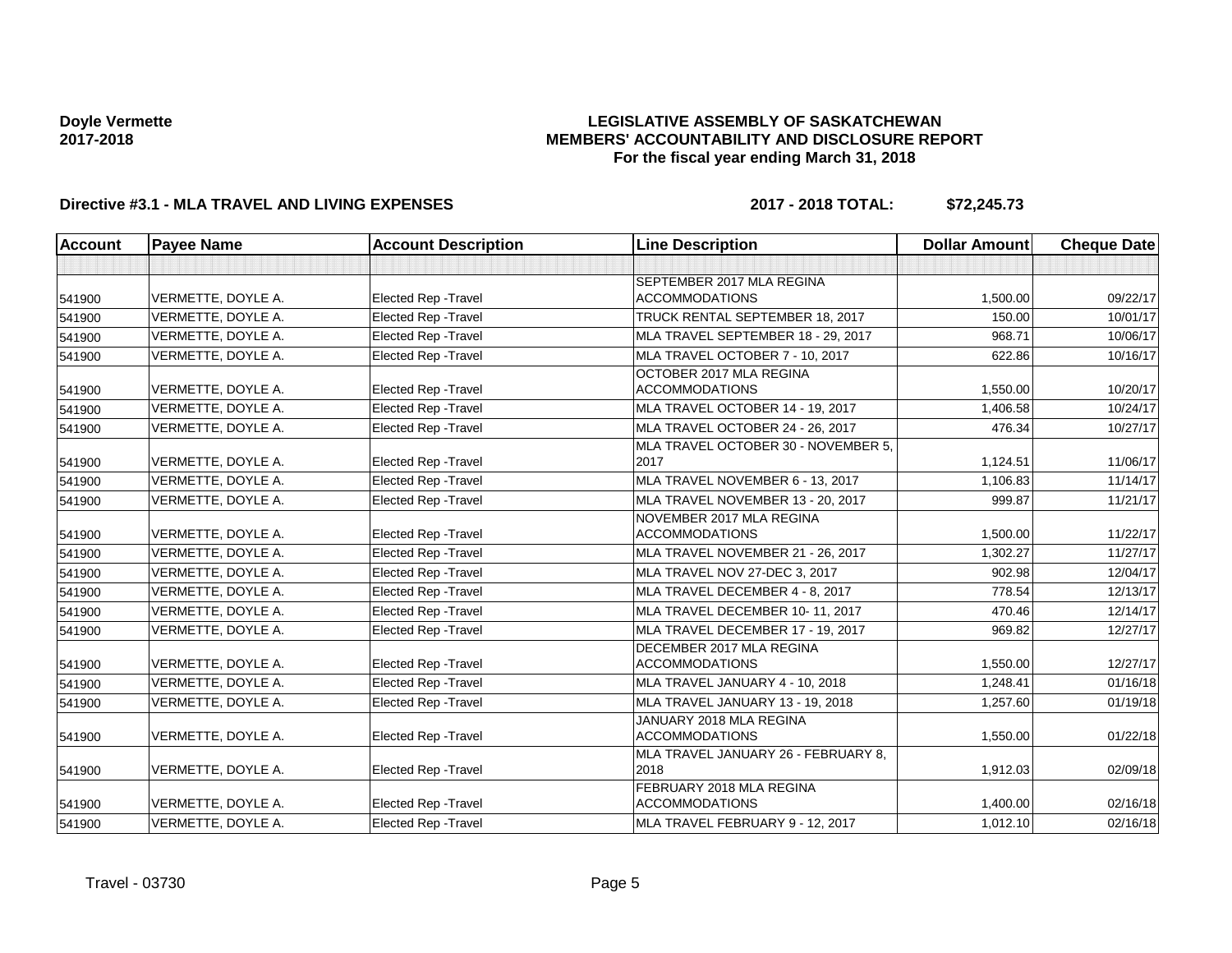### **LEGISLATIVE ASSEMBLY OF SASKATCHEWAN MEMBERS' ACCOUNTABILITY AND DISCLOSURE REPORT For the fiscal year ending March 31, 2018**

# **Directive #3.1 - MLA TRAVEL AND LIVING EXPENSES 2017 - 2018 TOTAL: \$72,245.73**

| <b>Account</b> | <b>Payee Name</b>  | <b>Account Description</b>  | <b>Line Description</b>         | <b>Dollar Amountl</b> | <b>Cheque Date</b> |
|----------------|--------------------|-----------------------------|---------------------------------|-----------------------|--------------------|
|                |                    |                             |                                 |                       |                    |
| 541900         | VERMETTE, DOYLE A. | <b>Elected Rep - Travel</b> | MLA TRAVEL FEBRUARY 22-23, 2018 | 563.32                | 03/01/18           |
| 541900         | VERMETTE, DOYLE A. | <b>Elected Rep - Travel</b> | MLA TRAVEL FEBRUARY 14-15, 2018 | 494.04                | 03/01/18           |
|                |                    |                             | MARCH 2018 MLA REGINA           |                       |                    |
| 541900         | VERMETTE, DOYLE A. | <b>Elected Rep - Travel</b> | <b>ACCOMMODATIONS</b>           | 1,550.00              | 03/12/18           |
| 541900         | VERMETTE, DOYLE A. | <b>Elected Rep - Travel</b> | MLA TRAVEL MARCH 1 - 11, 2018   | 1,480.90              | 03/12/18           |
| 541900         | VERMETTE, DOYLE A. | <b>Elected Rep - Travel</b> | MLA TRAVEL MARCH 12 - 18, 2018  | 1,284.83              | 03/19/18           |
| 541900         | VERMETTE, DOYLE A. | <b>Elected Rep - Travel</b> | MLA TRAVEL MARCH 26 - 28, 2018  | 506.92                | 03/26/18           |
| 541900         | VERMETTE, DOYLE A. | <b>Elected Rep - Travel</b> | MLA TRAVEL MARCH 19 - 25, 2018  | 1.760.99              | 03/26/18           |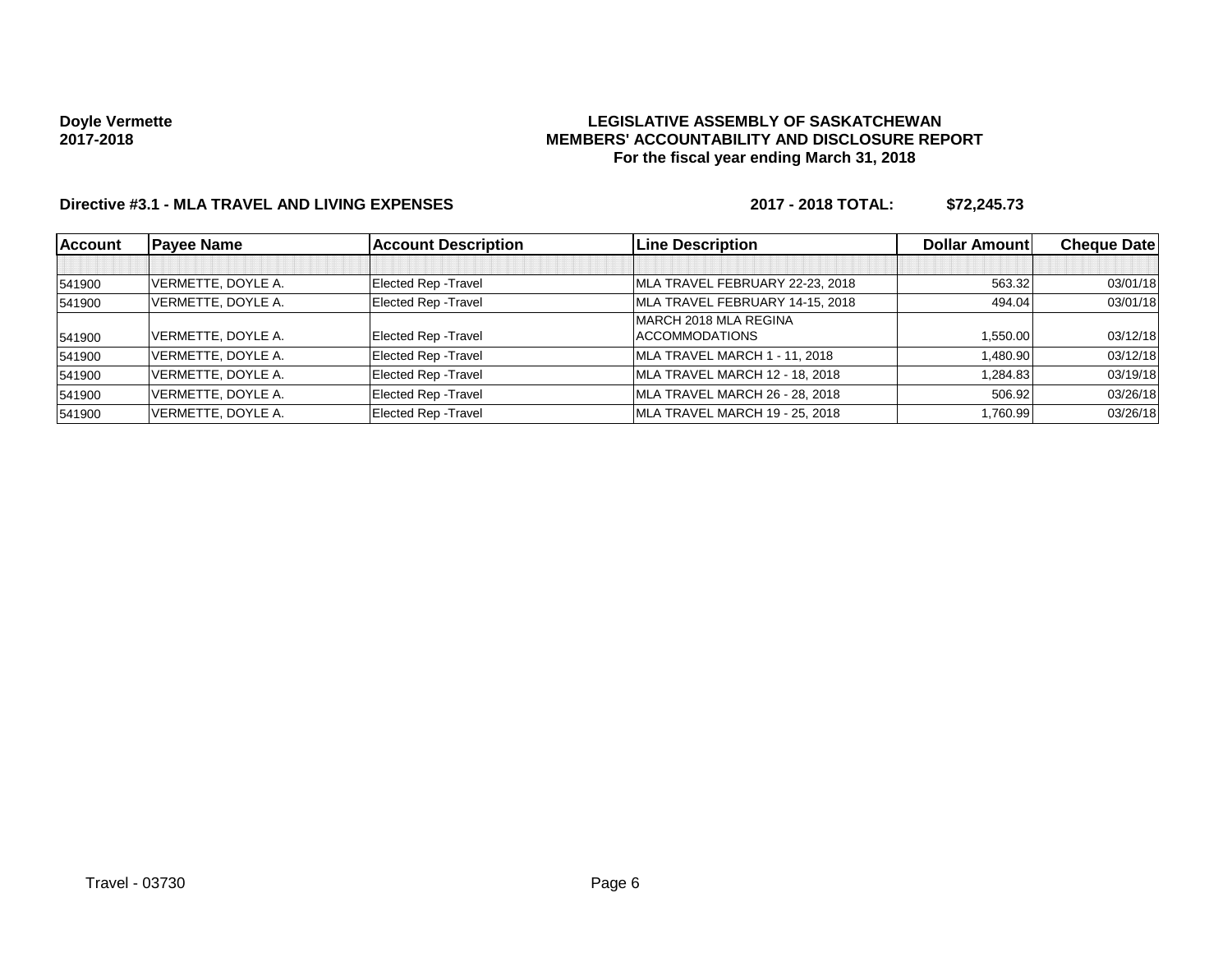# **LEGISLATIVE ASSEMBLY OF SASKATCHEWAN MEMBERS' ACCOUNTABILITY AND DISCLOSURE REPORT For the fiscal year ending March 31, 2018**

| <b>Account</b> | <b>Payee Name</b>                                   | <b>Account Description</b>                | <b>Line Description</b>          | <b>Dollar Amount</b> | <b>Cheque Date</b> |
|----------------|-----------------------------------------------------|-------------------------------------------|----------------------------------|----------------------|--------------------|
| 521372         | MICHAEL BELL PHOTOGRAPHY                            | Photographer's Services                   | PHOTOGRAPHIC SERVICES            | 194.33               | 11/11/17           |
| 522000         | 593799 SASK. LTD.                                   | Rent of Ground, Buildings and Other Space | MAY 2017 MLA OFFICE RENT         | 1,100.00             | 05/01/17           |
| 522000         | 593799 SASK. LTD.                                   | Rent of Ground, Buildings and Other Space | APRIL 2017 MLA OFFICE RENT       | 1,100.00             | 05/01/17           |
| 522000         | 593799 SASK, LTD.                                   | Rent of Ground, Buildings and Other Space | JUNE OFFICE RENT                 | 1,100.00             | 06/01/17           |
| 522000         | 593799 SASK. LTD.                                   | Rent of Ground, Buildings and Other Space | <b>JULY OFFICE RENT</b>          | 1,100.00             | 07/01/17           |
| 522000         | 593799 SASK. LTD.                                   | Rent of Ground, Buildings and Other Space | AUGUST 2017 MLA OFFICE RENT      | 1,100.00             | 08/01/17           |
| 522000         | 593799 SASK. LTD.                                   | Rent of Ground, Buildings and Other Space | SEPTEMBER 2017 MLA OFFICE RENT   | 1,100.00             | 09/01/17           |
| 522000         | 593799 SASK. LTD.                                   | Rent of Ground, Buildings and Other Space | OCTOBER 2017 MLA OFFICE RENT     | 1,100.00             | 11/01/17           |
| 522000         | 593799 SASK, LTD.                                   | Rent of Ground, Buildings and Other Space | NOVEMBER 2017 MLA OFFICE RENT    | 1,100.00             | 11/01/17           |
| 522000         | 593799 SASK, LTD.                                   | Rent of Ground, Buildings and Other Space | DECEMBER 2017 MLA OFFICE RENT    | 1,100.00             | 11/27/17           |
| 522000         | 593799 SASK. LTD.                                   | Rent of Ground, Buildings and Other Space | JANUARY 2018 MLA OFFICE RENT     | 1,100.00             | 12/28/17           |
| 522000         | 593799 SASK. LTD.                                   | Rent of Ground, Buildings and Other Space | FEBRUARY 2018 MLA OFFICE RENT    | 1,100.00             | 01/17/18           |
| 522000         | 593799 SASK. LTD.                                   | Rent of Ground, Buildings and Other Space | MARCH 2018 MLA OFFICE RENT       | 1,100.00             | 03/01/18           |
| 522000         | ROYAL CANADIAN LEGION<br><b>BRANCH NO. 371</b>      | Rent of Ground, Buildings and Other Space | <b>HALL RENTAL</b>               | 150.00               | 10/16/17           |
| 522000         | VERMETTE, DOYLE A.                                  | Rent of Ground, Buildings and Other Space | <b>ROOM RENTAL</b>               | 89.25                | 10/01/17           |
| 522200         | MINISTER OF FINANCE-MINISTRY<br>OF CENTRAL SERVICES | Rent of Photocopiers                      | PHOTOCOPIER SERVICE FEES 2017-18 | 100.00               | 12/01/17           |
| 522200         | <b>TOSHIBA BUSINESS SOLUTIONS</b>                   | Rent of Photocopiers                      | APRIL COPIER LEASE SAS000-089    | 169.83               | 04/01/17           |
| 522200         | TOSHIBA BUSINESS SOLUTIONS                          | Rent of Photocopiers                      | <b>COPIER CHARGES</b>            | 174.74               | 05/01/17           |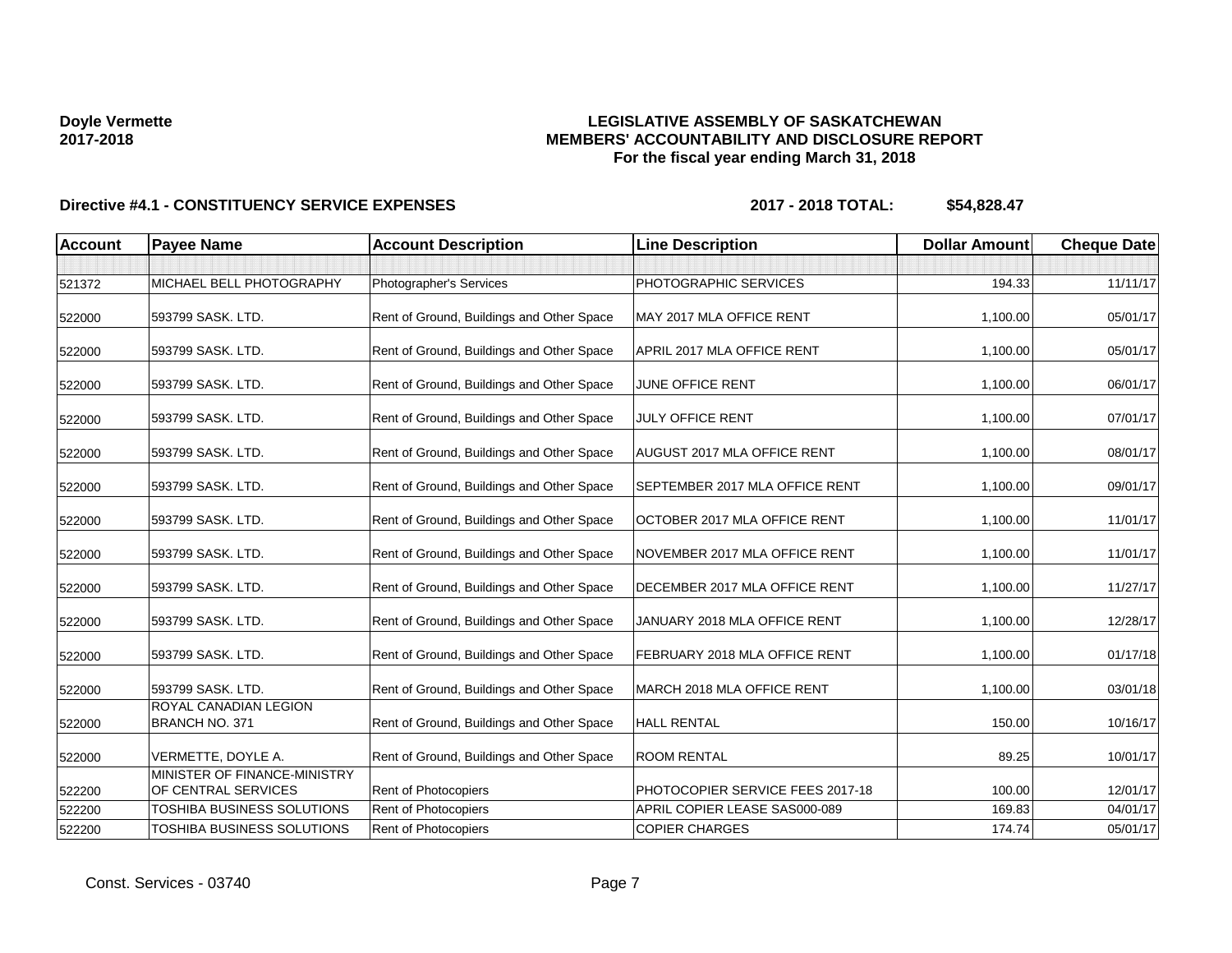### **LEGISLATIVE ASSEMBLY OF SASKATCHEWAN MEMBERS' ACCOUNTABILITY AND DISCLOSURE REPORT For the fiscal year ending March 31, 2018**

| <b>Account</b> | <b>Payee Name</b>                                   | <b>Account Description</b>           | <b>Line Description</b>          | <b>Dollar Amount</b> | <b>Cheque Date</b> |
|----------------|-----------------------------------------------------|--------------------------------------|----------------------------------|----------------------|--------------------|
|                |                                                     |                                      |                                  |                      |                    |
| 522200         | TOSHIBA BUSINESS SOLUTIONS                          | Rent of Photocopiers                 | JUNE COPIER LEASE SAS000-089     | 168.09               | 06/01/17           |
| 522200         | TOSHIBA BUSINESS SOLUTIONS                          | Rent of Photocopiers                 | <b>COPIER CHARGES</b>            | 24.69                | 07/01/17           |
| 522200         | TOSHIBA BUSINESS SOLUTIONS                          | Rent of Photocopiers                 | JULY COPIER LEASE SAS000-089     | 134.47               | 08/01/17           |
| 522200         | TOSHIBA BUSINESS SOLUTIONS                          | Rent of Photocopiers                 | <b>COPIER CHARGES</b>            | 134.47               | 09/01/17           |
| 522200         | TOSHIBA BUSINESS SOLUTIONS                          | Rent of Photocopiers                 | <b>COPIER CHARGES</b>            | 140.56               | 09/01/17           |
| 522200         | TOSHIBA BUSINESS SOLUTIONS                          | Rent of Photocopiers                 | <b>COPIER CHARGES</b>            | 134.47               | 10/01/17           |
| 522200         | TOSHIBA BUSINESS SOLUTIONS                          | Rent of Photocopiers                 | <b>COPIER CHARGES</b>            | 181.83               | 11/01/17           |
| 522200         | TOSHIBA BUSINESS SOLUTIONS                          | Rent of Photocopiers                 | <b>COPIER CHARGES</b>            | 143.75               | 12/01/17           |
| 522200         | TOSHIBA BUSINESS SOLUTIONS                          | Rent of Photocopiers                 | <b>COPIER CHARGES</b>            | 146.87               | 01/01/18           |
| 522200         | TOSHIBA BUSINESS SOLUTIONS                          | Rent of Photocopiers                 | <b>COPIER CHARGES</b>            | 156.49               | 02/01/18           |
| 522200         | <b>TOSHIBA BUSINESS SOLUTIONS</b>                   | Rent of Photocopiers                 | <b>COPIER CHARGES</b>            | 134.47               | 03/01/18           |
| 522200         | TOSHIBA BUSINESS SOLUTIONS                          | Rent of Photocopiers                 | <b>COPIER CHARGES</b>            | 134.47               | 03/26/18           |
| 522500         | <b>WATT AGENCIES INC.</b>                           | <b>Insurance Premiums</b>            | OFFICE INSURANCE C70063353-7     | 569.22               | 09/01/17           |
| 525000         | <b>CANADA POST CORPORATION</b>                      | Postal, Courier, Freight and Related | <b>POSTAGE</b>                   | 2,500.00             | 03/26/18           |
| 525000         | MINISTER OF FINANCE-MINISTRY<br>OF CENTRAL SERVICES | Postal, Courier, Freight and Related | <b>JAN. MAIL SERVICES</b>        | 37.07                | 06/01/17           |
| 525000         | MINISTER OF FINANCE-MINISTRY<br>OF CENTRAL SERVICES | Postal, Courier, Freight and Related | APRIL 2017 MAIL SERVICES         | 49.46                | 07/01/17           |
| 525000         | MINISTER OF FINANCE-MINISTRY<br>OF CENTRAL SERVICES | Postal, Courier, Freight and Related | MAY 2017 MAIL SERVICES           | 46.27                | 08/01/17           |
| 525000         | MINISTER OF FINANCE-MINISTRY<br>OF CENTRAL SERVICES | Postal, Courier, Freight and Related | <b>JUNE MAIL SERVICES</b>        | 64.24                | 08/01/17           |
| 525000         | MINISTER OF FINANCE-MINISTRY<br>OF CENTRAL SERVICES | Postal, Courier, Freight and Related | <b>AUGUST 2017 MAIL SERVICES</b> | 55.45                | 10/01/17           |
| 525000         | MINISTER OF FINANCE-MINISTRY<br>OF CENTRAL SERVICES | Postal, Courier, Freight and Related | JULY 2017 MAIL SERVICES          | 50.32                | 10/01/17           |
| 525000         | MINISTER OF FINANCE-MINISTRY<br>OF CENTRAL SERVICES | Postal, Courier, Freight and Related | OCTOBER 2017 MAIL SERVICES       | 47.39                | 12/01/17           |
| 525000         | MINISTER OF FINANCE-MINISTRY<br>OF CENTRAL SERVICES | Postal, Courier, Freight and Related | SEPTEMBER 2017 MAIL SERVICES     | 57.37                | 12/01/17           |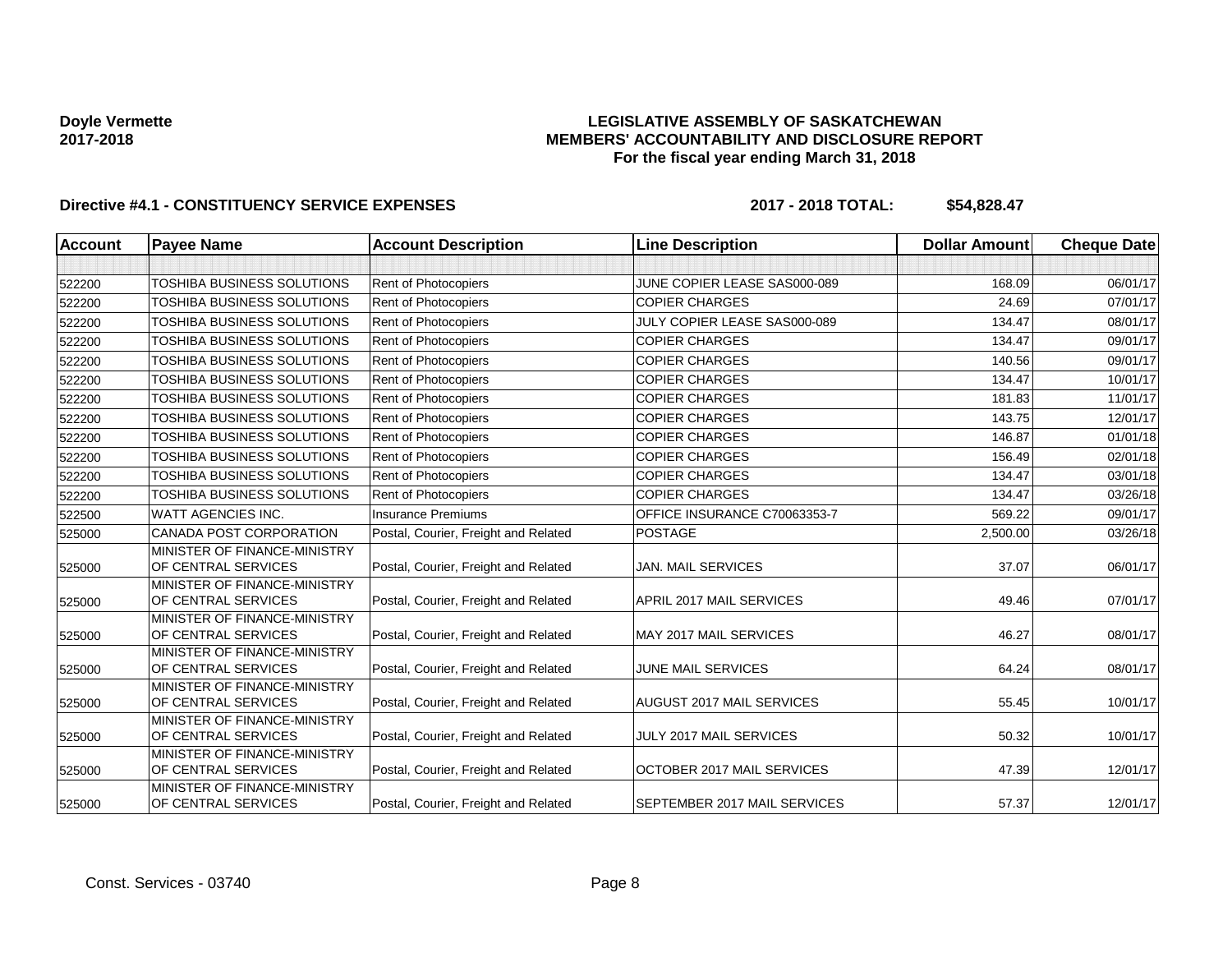### **LEGISLATIVE ASSEMBLY OF SASKATCHEWAN MEMBERS' ACCOUNTABILITY AND DISCLOSURE REPORT For the fiscal year ending March 31, 2018**

| <b>Account</b> | <b>Payee Name</b>                                   | <b>Account Description</b>                | <b>Line Description</b>                   | <b>Dollar Amount</b> | <b>Cheque Date</b> |
|----------------|-----------------------------------------------------|-------------------------------------------|-------------------------------------------|----------------------|--------------------|
|                |                                                     |                                           |                                           |                      |                    |
|                | MINISTER OF FINANCE-MINISTRY                        |                                           |                                           |                      |                    |
| 525000         | OF CENTRAL SERVICES                                 | Postal, Courier, Freight and Related      | NOVEMBER 2017 MAIL SERVICES               | 43.03                | 01/01/18           |
|                | MINISTER OF FINANCE-MINISTRY                        |                                           |                                           |                      |                    |
| 525000         | OF CENTRAL SERVICES                                 | Postal, Courier, Freight and Related      | DECEMBER 2017 MAIL SERVICES               | 118.47               | 02/01/18           |
| 525000         | MINISTER OF FINANCE-MINISTRY<br>OF CENTRAL SERVICES | Postal, Courier, Freight and Related      | JANUARY 2018 MAIL SERVICES                | 45.86                | 03/08/18           |
|                | MINISTER OF FINANCE-MINISTRY                        |                                           |                                           |                      |                    |
| 525000         | OF CENTRAL SERVICES                                 | Postal, Courier, Freight and Related      | FEBRUARY 2018 MAIL SERVICES               | 42.13                | 03/22/18           |
|                | MINISTER OF FINANCE-MINISTRY                        |                                           |                                           |                      |                    |
| 525000         | OF CENTRAL SERVICES                                 | Postal, Courier, Freight and Related      | MARCH 2018 MAIL SERVICES                  | 42.11                | 03/31/18           |
| 525000         | VERMETTE, DOYLE A.                                  | Postal, Courier, Freight and Related      | <b>REIMB: POSTAGE&amp;OFFICE SUPPLIES</b> | 19.69                | 09/01/17           |
| 525000         | WARREN'S PARCEL EXPRESS INC.                        | Postal, Courier, Freight and Related      | <b>DELIVERY CHARGE</b>                    | 27.93                | 11/01/17           |
| 527600         | <b>POWERLAND</b>                                    | Telecommunications                        | JULY SOPHOS MSP AGREEMENT                 | 3.07                 | 01/01/18           |
| 527600         | <b>POWERLAND</b>                                    | Telecommunications                        | JULY SOPHOS MSP AGREEMENT                 | (3.07)               | 01/01/18           |
| 528000         | POWERLAND                                           | <b>Support Services</b>                   | <b>TECHNOLOGY SUPPORT SERVICES</b>        | 36.97                | 06/01/17           |
| 528000         | <b>POWERLAND</b>                                    | <b>Support Services</b>                   | <b>TECHNICAL SERVICES</b>                 | 73.94                | 11/01/17           |
| 528100         | <b>POWERLAND</b>                                    | <b>Information Services Subscriptions</b> | <b>SIOGIS NSO AGREEMENT</b>               | 3.07                 | 11/02/17           |
| 528100         | <b>POWERLAND</b>                                    | <b>Information Services Subscriptions</b> | SIOGIS NSO AGREEMENT                      | (3.07)               | 01/01/18           |
| 529000         | MORROW, ALLEN                                       | <b>General Contractual Services</b>       | <b>ARTWORK FOR CALENDAR</b>               | 250.00               | 12/01/17           |
| 529000         | OLSEN, SHAWN LEE                                    | <b>General Contractual Services</b>       | <b>SIGNAGE LABOUR</b>                     | 374.41               | 12/18/17           |
| 529000         | VERMETTE, DOYLE A.                                  | <b>General Contractual Services</b>       | <b>REIMB: GRASS CUTTING JUN/17</b>        | 40.00                | 07/01/17           |
| 529000         | VERMETTE, DOYLE A.                                  | <b>General Contractual Services</b>       | <b>REIMB: GRASS CUTTING SERVICE</b>       | 25.00                | 08/01/17           |
| 529000         | VERMETTE, DOYLE A.                                  | <b>General Contractual Services</b>       | <b>TRANSLATION SERVICES</b>               | 900.00               | 08/01/17           |
| 530000         | BALLENTYNE, MARTY L.                                | <b>Communications Development Costs</b>   | CONSULTING FEE-BROCHURE CREATION          | 1,000.00             | 03/09/18           |
|                | AIR RONGE, NORTHERN VILLAGE                         |                                           |                                           |                      |                    |
| 530500         | OF                                                  | Media Placement                           | <b>ADVERTISING</b>                        | 50.00                | 11/01/17           |
|                | AIR RONGE, NORTHERN VILLAGE                         |                                           |                                           |                      |                    |
| 530500         | OF                                                  | Media Placement                           | <b>ADVERTISING</b>                        | 50.00                | 03/09/18           |
| 530500         | <b>BELL, AMIE KRISTINE</b>                          | Media Placement                           | <b>ADVERTISING</b>                        | 250.00               | 03/01/18           |
| 530500         | CHIEF MOSES RATT SCHOOL                             | Media Placement                           | <b>ADVERTISING</b>                        | 500.00               | 03/31/18           |
| 530500         | COOK, SHELDON JOSEPH                                | Media Placement                           | <b>ADVERTISING</b>                        | 300.00               | 12/01/17           |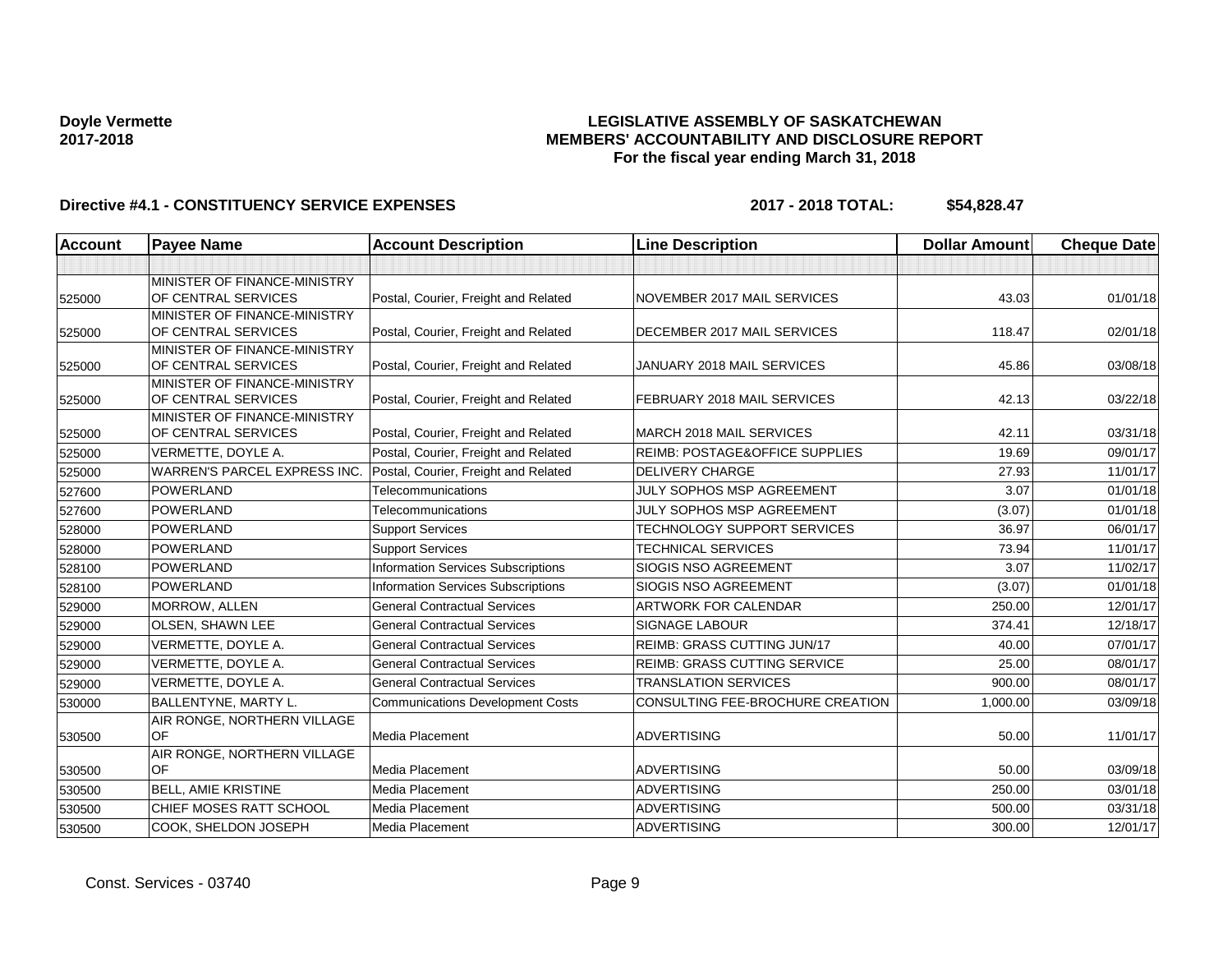### **LEGISLATIVE ASSEMBLY OF SASKATCHEWAN MEMBERS' ACCOUNTABILITY AND DISCLOSURE REPORT For the fiscal year ending March 31, 2018**

| Account | <b>Payee Name</b>                                         | <b>Account Description</b> | <b>Line Description</b>    | <b>Dollar Amount</b> | <b>Cheque Date</b> |
|---------|-----------------------------------------------------------|----------------------------|----------------------------|----------------------|--------------------|
|         |                                                           |                            |                            |                      |                    |
| 530500  | <b>EAGLE NEST MEN'S CLUB</b>                              | Media Placement            | <b>ADVERTISING</b>         | 200.00               | 09/01/17           |
| 530500  | <b>JAZZ MANAGEMENT LTD.</b>                               | Media Placement            | <b>ADVERTISING</b>         | 41.67                | 04/01/17           |
| 530500  | <b>JAZZ MANAGEMENT LTD.</b>                               | <b>Media Placement</b>     | <b>ADVERTISING</b>         | 41.67                | 05/01/17           |
| 530500  | <b>JAZZ MANAGEMENT LTD.</b>                               | Media Placement            | <b>ADVERTISING</b>         | 41.67                | 05/01/17           |
| 530500  | <b>JAZZ MANAGEMENT LTD.</b>                               | <b>Media Placement</b>     | <b>ADVERTISING</b>         | 41.67                | 06/01/17           |
| 530500  | <b>JAZZ MANAGEMENT LTD.</b>                               | <b>Media Placement</b>     | <b>ADVERTISING</b>         | 41.67                | 07/01/17           |
| 530500  | <b>JAZZ MANAGEMENT LTD.</b>                               | Media Placement            | <b>ADVERTISING</b>         | 41.67                | 10/01/17           |
| 530500  | <b>JAZZ MANAGEMENT LTD.</b>                               | <b>Media Placement</b>     | <b>ADVERTISING</b>         | 41.67                | 10/01/17           |
| 530500  | <b>JAZZ MANAGEMENT LTD.</b>                               | <b>Media Placement</b>     | <b>ADVERTISING</b>         | 41.67                | 11/01/17           |
| 530500  | JAZZ MANAGEMENT LTD.                                      | Media Placement            | <b>ADVERTISING</b>         | 41.67                | 11/01/17           |
| 530500  | JAZZ MANAGEMENT LTD.                                      | <b>Media Placement</b>     | <b>ADVERTISING</b>         | 41.67                | 01/01/18           |
| 530500  | <b>JAZZ MANAGEMENT LTD.</b>                               | <b>Media Placement</b>     | <b>ADVERTISING</b>         | 41.67                | 02/01/18           |
| 530500  | <b>JAZZ MANAGEMENT LTD.</b>                               | Media Placement            | <b>ADVERTISING</b>         | 41.67                | 03/01/18           |
| 530500  | <b>JAZZ MANAGEMENT LTD.</b>                               | Media Placement            | <b>ADVERTISING</b>         | 41.67                | 03/31/18           |
| 530500  | <b>JIM PATTISON BROADCAST</b><br><b>GROUP</b>             | Media Placement            | <b>ADVERTISING</b>         | 1,000.20             | 03/25/18           |
|         | <b>JIM PATTISON BROADCAST</b>                             |                            |                            |                      |                    |
| 530500  | <b>GROUP</b>                                              | Media Placement            | <b>ADVERTISING</b>         | 1,260.00             | 03/25/18           |
| 530500  | JONAS ROBERTS MEMORIAL<br><b>COMMUNITY CENTRE</b>         | Media Placement            | <b>ADVERTISING</b>         | 500.00               | 08/01/17           |
| 530500  | <b>JONAS ROBERTS MEMORIAL</b><br><b>COMMUNITY CENTRE</b>  | Media Placement            | <b>ADVERTISING</b>         | 1,400.00             | 12/11/17           |
| 530500  | <b>JONAS ROBERTS MEMORIAL</b><br><b>COMMUNITY CENTRE</b>  | Media Placement            | <b>ADVERTISING</b>         | 500.00               | 12/11/17           |
| 530500  | <b>JONAS ROBERTS MEMORIAL</b><br><b>COMMUNITY CENTRE</b>  | Media Placement            | <b>ADVERTISING</b>         | 300.00               | 03/27/18           |
| 530500  | <b>KEEWATIN COMMUNITY</b><br>DEVELOPMENT ASSOCIATION INC. | Media Placement            | <b>ADVERTISING</b>         | 250.00               | 09/01/17           |
| 530500  | LA INTERIOR SOLUTIONS                                     | Media Placement            | ADVERTISING&OFFICE SIGNAGE | 1,541.24             | 12/01/17           |
| 530500  | LA RONGE MINOR HOCKEY                                     | Media Placement            | <b>ADVERTISING</b>         | 120.32               | 10/01/17           |
| 530500  | MISSINIPI BROADCASTING CORP.                              | Media Placement            | <b>ADVERTISING</b>         | 500.00               | 10/01/17           |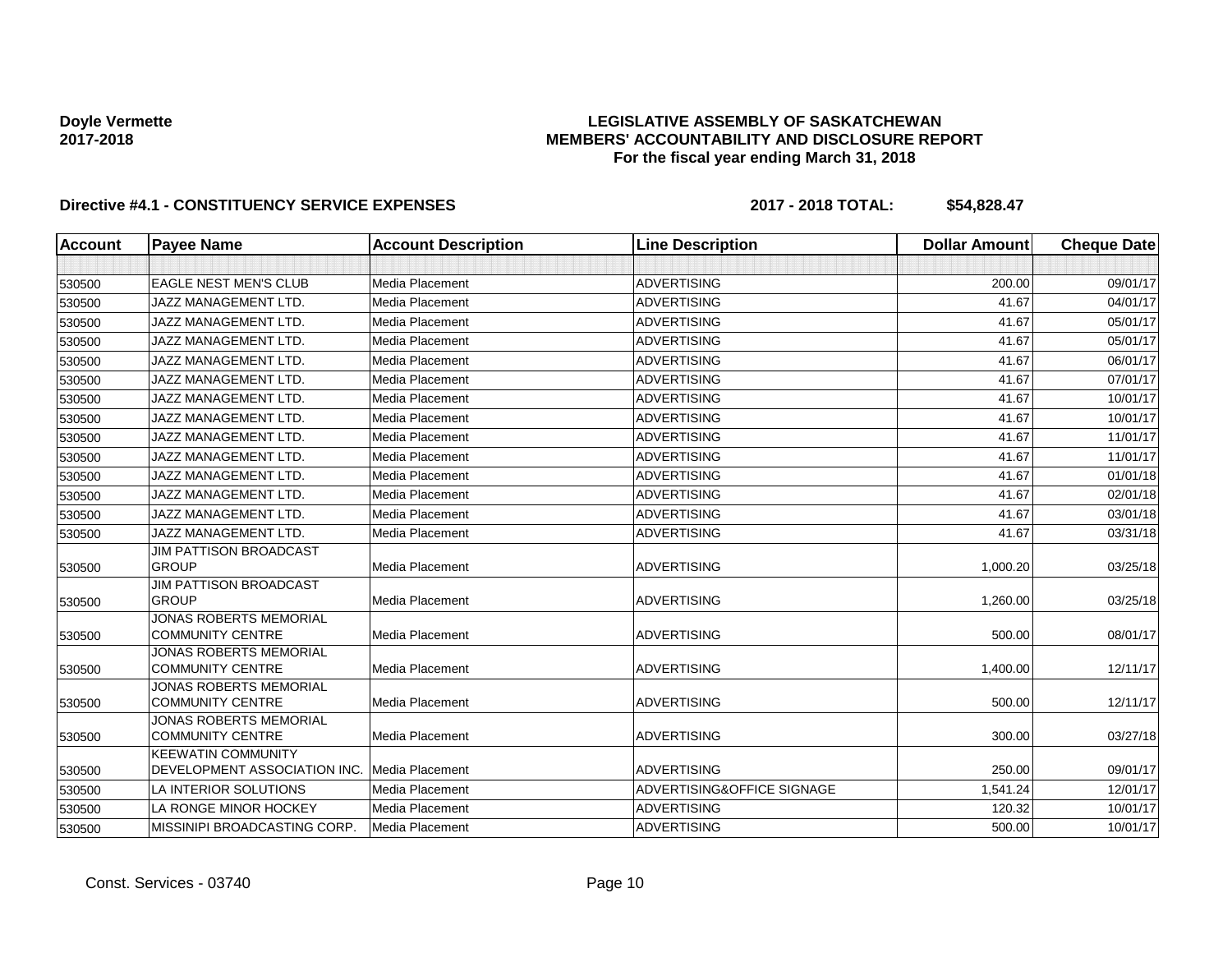### **LEGISLATIVE ASSEMBLY OF SASKATCHEWAN MEMBERS' ACCOUNTABILITY AND DISCLOSURE REPORT For the fiscal year ending March 31, 2018**

| <b>Account</b> | <b>Payee Name</b>                                        | <b>Account Description</b> | <b>Line Description</b>          | <b>Dollar Amount</b> | <b>Cheque Date</b> |
|----------------|----------------------------------------------------------|----------------------------|----------------------------------|----------------------|--------------------|
|                |                                                          |                            |                                  |                      |                    |
| 530500         | MISSINIPI BROADCASTING CORP.                             | Media Placement            | <b>ADVERTISING</b>               | 250.00               | 01/01/18           |
| 530500         | <b>MISSINIPI BROADCASTING CORP.</b>                      | Media Placement            | <b>ADVERTISING</b>               | 169.67               | 03/01/18           |
| 530500         | MISSINIPI BROADCASTING CORP.                             | Media Placement            | <b>ADVERTISING</b>               | 1.164.00             | 03/31/18           |
| 530500         | <b>NORTHERN LIGHTS HOCKEY</b><br>DEVELOPMENT INC.        | Media Placement            | ADVERTISING - NO GST             | 250.00               | 10/01/17           |
| 530500         | <b>NORTHERN LIGHTS HOCKEY</b><br><b>DEVELOPMENT INC.</b> | Media Placement            | ADVERTISING - NO GST             | 500.00               | 10/01/17           |
| 530500         | P.A. SHOPPER (ADGRAPHICS LTD.) Media Placement           |                            | <b>ADVERTISING</b>               | 149.44               | 06/01/17           |
| 530500         | P.A. SHOPPER (ADGRAPHICS LTD.) Media Placement           |                            | <b>ADVERTISING</b>               | 180.40               | 09/01/17           |
| 530500         | P.A. SHOPPER (ADGRAPHICS LTD.) Media Placement           |                            | <b>ADVERTISING</b>               | 43.00                | 12/01/17           |
| 530500         | P.A. SHOPPER (ADGRAPHICS LTD.) Media Placement           |                            | <b>ADVERTISING</b>               | 180.40               | 03/01/18           |
| 530500         | <b>PATTISON OUTDOOR</b><br><b>ADVERTISING LTD.</b>       | <b>Media Placement</b>     | <b>ADVERTISING</b>               | 333.33               | 12/01/17           |
| 530500         | <b>PATTISON OUTDOOR</b><br><b>ADVERTISING LTD.</b>       | <b>Media Placement</b>     | <b>ADVERTISING</b>               | 333.34               | 01/01/18           |
| 530500         | SASK, SPORTS HALL OF FAME &<br><b>MUSEUM</b>             | Media Placement            | <b>ADVERTISING</b>               | 45.45                | 12/01/17           |
| 530500         | <b>SASKATCHEWAN YOUTH</b><br>PARLIAMENT                  | Media Placement            | <b>ADVERTISING</b>               | 33.33                | 01/02/18           |
| 530500         | <b>SENATOR MYLES VENNE SCHOOL</b>                        | Media Placement            | <b>ADVERTISING</b>               | 300.00               | 09/01/17           |
| 530500         | SENATOR MYLES VENNE SCHOOL                               | Media Placement            | <b>ADVERTISING</b>               | 500.00               | 03/03/18           |
| 530500         | SPECIAL OLYMPICS - LA/ND                                 | Media Placement            | <b>ADVERTISING</b>               | 750.00               | 10/01/17           |
| 530500         | <b>STANLEY MISSION BAND OFFICE</b>                       | Media Placement            | <b>ADVERTISING</b>               | 1.000.00             | 01/10/18           |
| 530500         | VERMETTE, DOYLE A.                                       | <b>Media Placement</b>     | <b>REIMB: ADVERTISING</b>        | 1,200.00             | 05/01/17           |
| 530500         | VERMETTE, DOYLE A.                                       | <b>Media Placement</b>     | <b>REIMB: ADVERTISING/COFFEE</b> | 500.00               | 10/02/17           |
| 530500         | VERMETTE, DOYLE A.                                       | Media Placement            | <b>REIMB: ADVERTISING</b>        | 500.00               | 03/09/18           |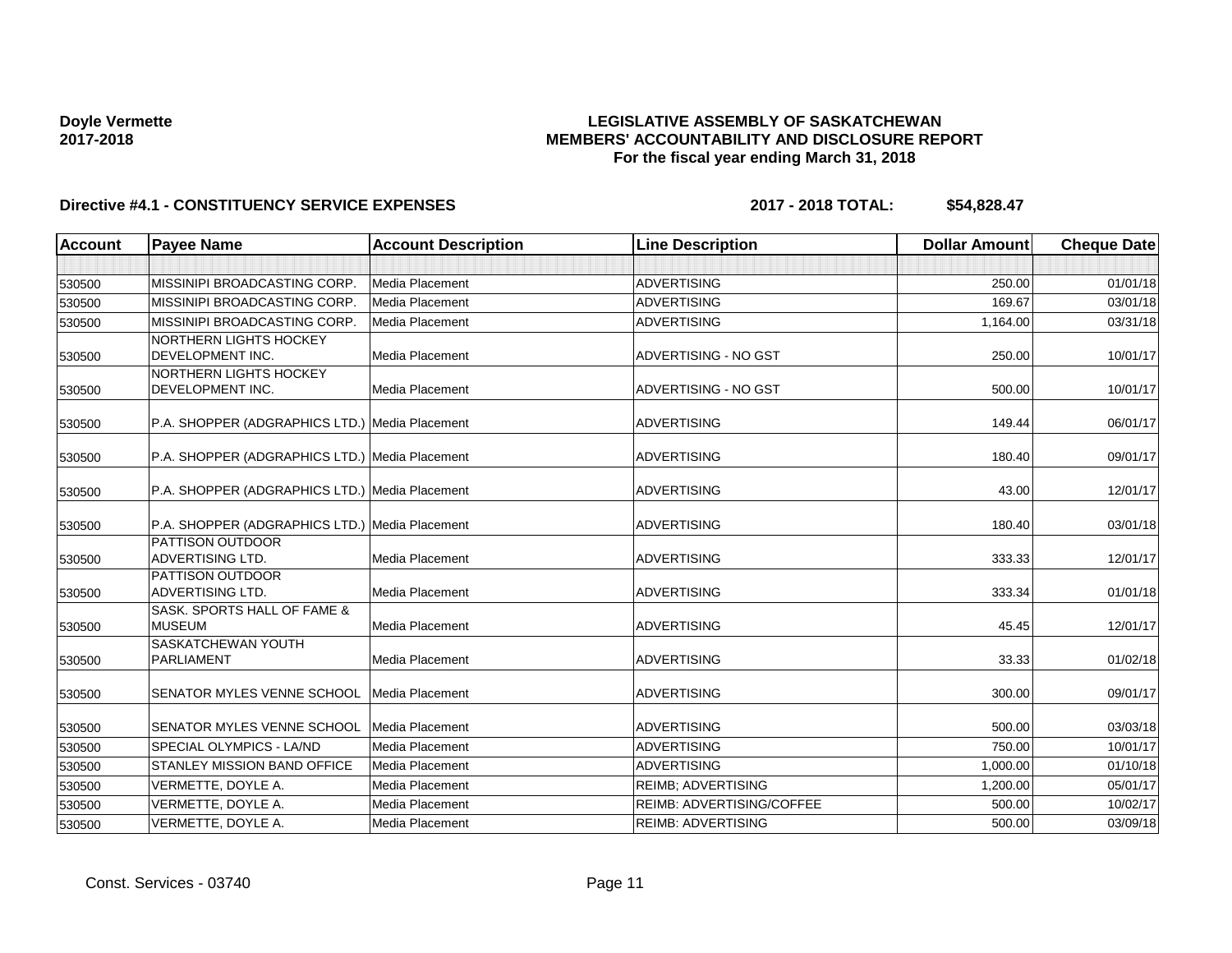### **LEGISLATIVE ASSEMBLY OF SASKATCHEWAN MEMBERS' ACCOUNTABILITY AND DISCLOSURE REPORT For the fiscal year ending March 31, 2018**

| <b>Account</b> | <b>Payee Name</b>                                   | <b>Account Description</b> | <b>Line Description</b>   | <b>Dollar Amount</b> | <b>Cheque Date</b> |
|----------------|-----------------------------------------------------|----------------------------|---------------------------|----------------------|--------------------|
|                |                                                     |                            |                           |                      |                    |
| 530800         | <b>CRE8IV COMMUNICATIONS</b>                        | <b>Publications</b>        | <b>NEWSLETTER</b>         | 1.574.10             | 03/21/18           |
| 530900         | <b>ACTION PRINTING COMPANY LTD</b>                  | <b>Promotional Items</b>   | <b>CHRISTMAS CARDS</b>    | 184.44               | 12/05/17           |
| 530900         | <b>BURKITT'S FLOWERS LTD.</b>                       | <b>Promotional Items</b>   | <b>FLORAL ARRANGEMENT</b> | 63.60                | 08/01/17           |
| 530900         | <b>BURKITT'S FLOWERS LTD.</b>                       | <b>Promotional Items</b>   | <b>FLORAL ARRANGEMENT</b> | 82.20                | 11/03/17           |
| 530900         | <b>BURKITT'S FLOWERS LTD.</b>                       | <b>Promotional Items</b>   | <b>FLORAL ARRANGEMENT</b> | 63.60                | 12/01/17           |
| 530900         | <b>BURKITT'S FLOWERS LTD.</b>                       | <b>Promotional Items</b>   | <b>FLORAL ARRANGEMENT</b> | 71.60                | 01/01/18           |
| 530900         | <b>BURKITT'S FLOWERS LTD.</b>                       | <b>Promotional Items</b>   | <b>FLORAL ARRANGEMENT</b> | 63.60                | 01/09/18           |
| 530900         | <b>BURKITT'S FLOWERS LTD.</b>                       | <b>Promotional Items</b>   | <b>FLORAL ARRANGEMENT</b> | 63.60                | 02/01/18           |
| 530900         | <b>BURKITT'S FLOWERS LTD.</b>                       | <b>Promotional Items</b>   | <b>FLOWERS</b>            | 63.60                | 03/01/18           |
| 530900         | <b>COUNTRY NORTH FLORISTS &amp;</b><br><b>GIFTS</b> | <b>Promotional Items</b>   | <b>FLOWERS</b>            | 53.00                | 05/01/17           |
| 530900         | <b>COUNTRY NORTH FLORISTS &amp;</b><br><b>GIFTS</b> | <b>Promotional Items</b>   | <b>FLOWERS</b>            | 84.80                | 05/01/17           |
| 530900         | <b>COUNTRY NORTH FLORISTS &amp;</b><br><b>GIFTS</b> | <b>Promotional Items</b>   | <b>FLOWERS</b>            | 53.00                | 05/01/17           |
| 530900         | <b>COUNTRY NORTH FLORISTS &amp;</b><br><b>GIFTS</b> | <b>Promotional Items</b>   | <b>FLOWERS</b>            | 53.00                | 05/01/17           |
| 530900         | <b>COUNTRY NORTH FLORISTS &amp;</b><br><b>GIFTS</b> | <b>Promotional Items</b>   | FLORAL ARRANGEMENT        | 53.00                | 06/01/17           |
| 530900         | <b>COUNTRY NORTH FLORISTS &amp;</b><br><b>GIFTS</b> | <b>Promotional Items</b>   | FLORAL ARRANGEMENT        | 53.00                | 06/01/17           |
| 530900         | <b>COUNTRY NORTH FLORISTS &amp;</b><br><b>GIFTS</b> | <b>Promotional Items</b>   | <b>FLOWERS</b>            | 42.40                | 07/01/17           |
| 530900         | <b>COUNTRY NORTH FLORISTS &amp;</b><br><b>GIFTS</b> | <b>Promotional Items</b>   | <b>FLOWERS</b>            | 53.00                | 07/01/17           |
| 530900         | <b>COUNTRY NORTH FLORISTS &amp;</b><br><b>GIFTS</b> | <b>Promotional Items</b>   | <b>FLOWERS</b>            | 53.00                | 07/01/17           |
| 530900         | <b>COUNTRY NORTH FLORISTS &amp;</b><br><b>GIFTS</b> | <b>Promotional Items</b>   | <b>FLOWERS</b>            | 53.00                | 07/07/17           |
| 530900         | <b>COUNTRY NORTH FLORISTS &amp;</b><br><b>GIFTS</b> | <b>Promotional Items</b>   | <b>FLORAL ARRANGEMENT</b> | 53.00                | 08/01/17           |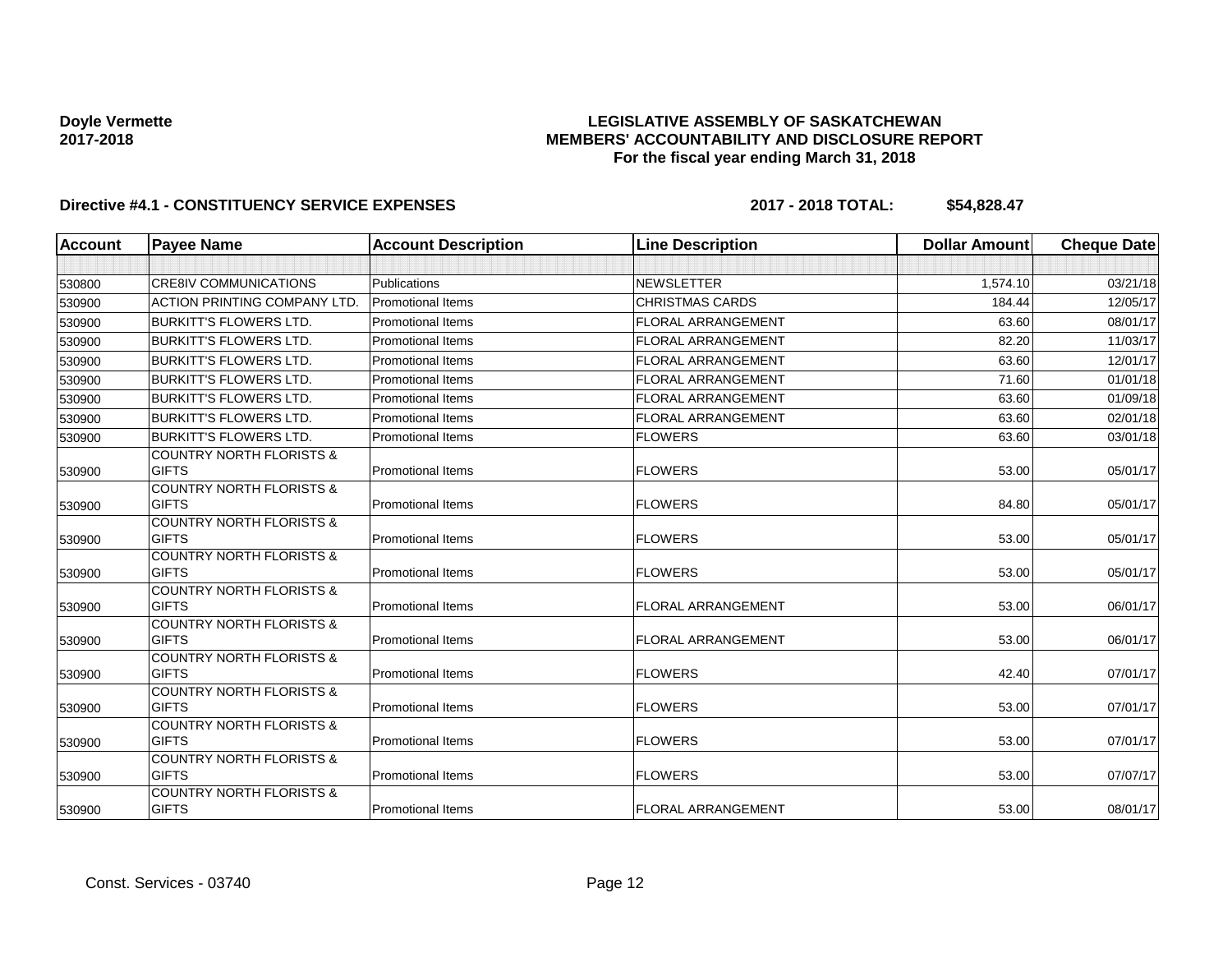### **LEGISLATIVE ASSEMBLY OF SASKATCHEWAN MEMBERS' ACCOUNTABILITY AND DISCLOSURE REPORT For the fiscal year ending March 31, 2018**

| <b>Account</b> | <b>Payee Name</b>                                   | <b>Account Description</b> | <b>Line Description</b>   | <b>Dollar Amount</b> | <b>Cheque Date</b> |
|----------------|-----------------------------------------------------|----------------------------|---------------------------|----------------------|--------------------|
|                |                                                     |                            |                           |                      |                    |
|                | <b>COUNTRY NORTH FLORISTS &amp;</b>                 |                            |                           |                      |                    |
| 530900         | <b>GIFTS</b>                                        | <b>Promotional Items</b>   | <b>FLORAL ARRANGEMENT</b> | 53.00                | 08/01/17           |
|                | <b>COUNTRY NORTH FLORISTS &amp;</b>                 |                            |                           |                      |                    |
| 530900         | <b>GIFTS</b>                                        | <b>Promotional Items</b>   | <b>FLOWERS</b>            | 53.00                | 09/01/17           |
|                | <b>COUNTRY NORTH FLORISTS &amp;</b>                 |                            |                           |                      |                    |
| 530900         | <b>GIFTS</b>                                        | <b>Promotional Items</b>   | <b>FLOWERS</b>            | 63.60                | 09/01/17           |
|                | <b>COUNTRY NORTH FLORISTS &amp;</b>                 |                            |                           |                      |                    |
| 530900         | <b>GIFTS</b>                                        | <b>Promotional Items</b>   | <b>FLOWERS</b>            | 63.60                | 09/01/17           |
|                | <b>COUNTRY NORTH FLORISTS &amp;</b>                 |                            |                           |                      |                    |
| 530900         | <b>GIFTS</b>                                        | <b>Promotional Items</b>   | <b>FLOWERS</b>            | 53.00                | 09/01/17           |
|                | <b>COUNTRY NORTH FLORISTS &amp;</b>                 |                            |                           |                      |                    |
| 530900         | <b>GIFTS</b>                                        | <b>Promotional Items</b>   | <b>FLOWERS</b>            | 53.00                | 09/01/17           |
|                | <b>COUNTRY NORTH FLORISTS &amp;</b>                 |                            |                           |                      |                    |
| 530900         | <b>GIFTS</b>                                        | <b>Promotional Items</b>   | <b>FLOWERS</b>            | 53.00                | 09/01/17           |
|                | <b>COUNTRY NORTH FLORISTS &amp;</b>                 |                            |                           |                      |                    |
| 530900         | <b>GIFTS</b>                                        | <b>Promotional Items</b>   | <b>FLORAL ARRANGEMENT</b> | 63.60                | 10/01/17           |
|                | <b>COUNTRY NORTH FLORISTS &amp;</b>                 |                            |                           |                      |                    |
| 530900         | <b>GIFTS</b>                                        | <b>Promotional Items</b>   | <b>FLORAL ARRANGEMENT</b> | 53.00                | 10/02/17           |
|                | <b>COUNTRY NORTH FLORISTS &amp;</b><br><b>GIFTS</b> |                            |                           |                      | 10/04/17           |
| 530900         |                                                     | <b>Promotional Items</b>   | <b>FLORAL ARRANGEMENT</b> | 53.00                |                    |
|                | <b>COUNTRY NORTH FLORISTS &amp;</b><br><b>GIFTS</b> | <b>Promotional Items</b>   | <b>FLORAL ARRANGEMENT</b> | 53.00                | 10/05/17           |
| 530900         | <b>COUNTRY NORTH FLORISTS &amp;</b>                 |                            |                           |                      |                    |
| 530900         | <b>GIFTS</b>                                        | <b>Promotional Items</b>   | <b>FLORAL ARRANGEMENT</b> | 53.00                | 10/10/17           |
|                | <b>COUNTRY NORTH FLORISTS &amp;</b>                 |                            |                           |                      |                    |
| 530900         | <b>GIFTS</b>                                        | <b>Promotional Items</b>   | <b>FLORAL ARRANGEMENT</b> | 53.00                | 10/11/17           |
|                | <b>COUNTRY NORTH FLORISTS &amp;</b>                 |                            |                           |                      |                    |
| 530900         | <b>GIFTS</b>                                        | <b>Promotional Items</b>   | <b>FLORAL ARRANGEMENT</b> | 53.00                | 11/01/17           |
|                | <b>COUNTRY NORTH FLORISTS &amp;</b>                 |                            |                           |                      |                    |
| 530900         | <b>GIFTS</b>                                        | <b>Promotional Items</b>   | <b>FLORAL ARRANGEMENT</b> | 53.00                | 11/01/17           |
|                | <b>COUNTRY NORTH FLORISTS &amp;</b>                 |                            |                           |                      |                    |
| 530900         | <b>GIFTS</b>                                        | <b>Promotional Items</b>   | <b>FLORAL ARRANGEMENT</b> | 53.00                | 11/01/17           |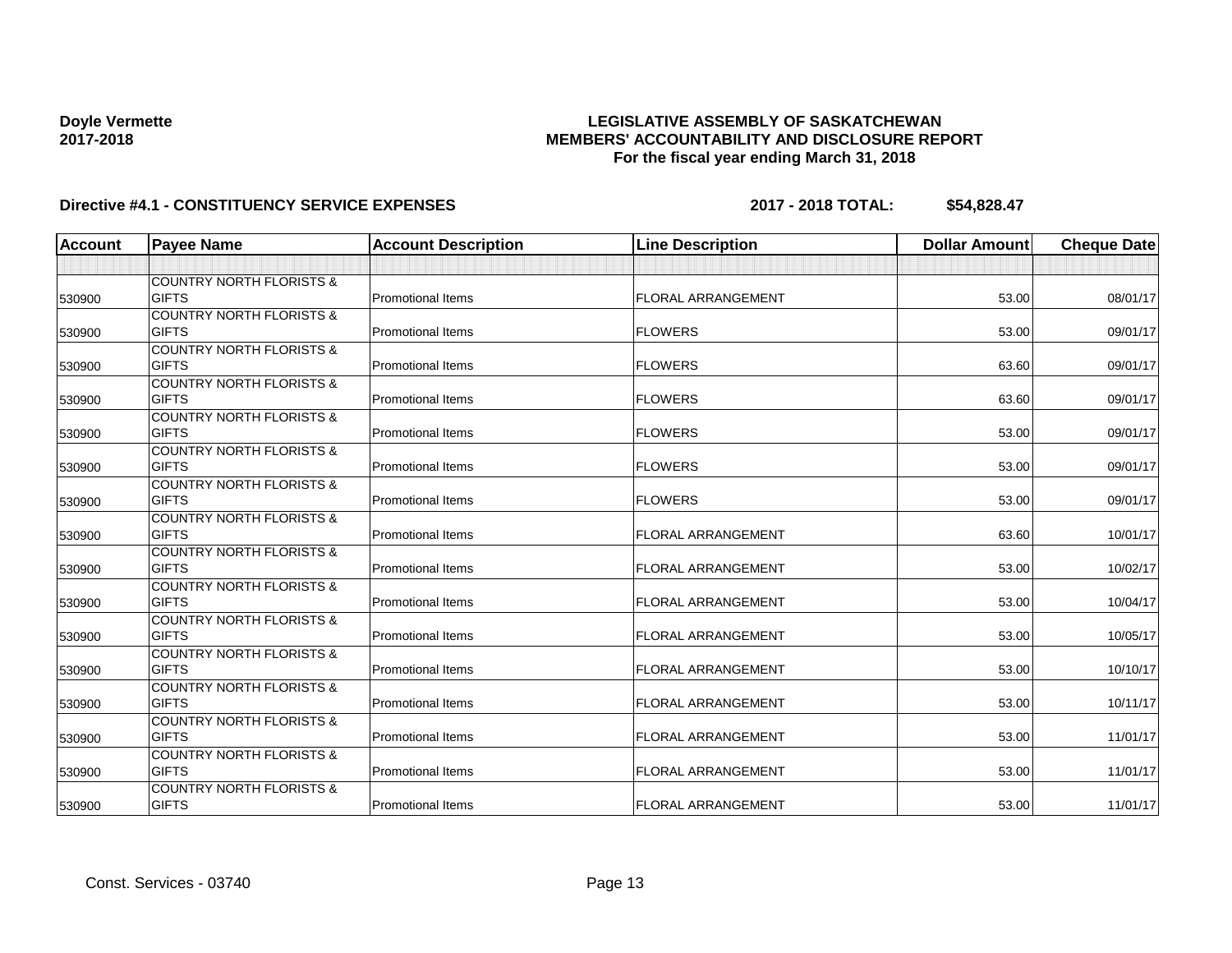### **LEGISLATIVE ASSEMBLY OF SASKATCHEWAN MEMBERS' ACCOUNTABILITY AND DISCLOSURE REPORT For the fiscal year ending March 31, 2018**

| <b>Account</b> | <b>Payee Name</b>                   | <b>Account Description</b> | <b>Line Description</b>    | <b>Dollar Amount</b> | <b>Cheque Date</b> |
|----------------|-------------------------------------|----------------------------|----------------------------|----------------------|--------------------|
|                |                                     |                            |                            |                      |                    |
|                | <b>COUNTRY NORTH FLORISTS &amp;</b> |                            |                            |                      |                    |
| 530900         | <b>GIFTS</b>                        | <b>Promotional Items</b>   | <b>FLORAL ARRANGEMENT</b>  | 72.08                | 12/01/17           |
|                | <b>COUNTRY NORTH FLORISTS &amp;</b> |                            |                            |                      |                    |
| 530900         | <b>GIFTS</b>                        | <b>Promotional Items</b>   | <b>FLORAL ARRANGEMENT</b>  | 53.00                | 12/01/17           |
|                | <b>COUNTRY NORTH FLORISTS &amp;</b> |                            |                            |                      |                    |
| 530900         | <b>GIFTS</b>                        | <b>Promotional Items</b>   | <b>FLORAL ARRANGEMENT</b>  | 79.50                | 12/01/17           |
|                | <b>COUNTRY NORTH FLORISTS &amp;</b> |                            |                            |                      |                    |
| 530900         | <b>GIFTS</b>                        | <b>Promotional Items</b>   | <b>FLORAL ARRANGEMENT</b>  | 53.00                | 12/01/17           |
|                | <b>COUNTRY NORTH FLORISTS &amp;</b> |                            |                            |                      |                    |
| 530900         | <b>GIFTS</b>                        | <b>Promotional Items</b>   | <b>FLORAL ARRANGEMENT</b>  | 53.00                | 12/01/17           |
|                | <b>COUNTRY NORTH FLORISTS &amp;</b> |                            |                            |                      |                    |
| 530900         | <b>GIFTS</b>                        | <b>Promotional Items</b>   | <b>FLORAL ARRANGEMENTS</b> | 106.00               | 01/01/18           |
|                | <b>COUNTRY NORTH FLORISTS &amp;</b> |                            |                            |                      |                    |
| 530900         | <b>GIFTS</b>                        | <b>Promotional Items</b>   | <b>FLORAL ARRANGEMENT</b>  | 53.00                | 01/01/18           |
|                | <b>COUNTRY NORTH FLORISTS &amp;</b> |                            |                            |                      |                    |
| 530900         | <b>GIFTS</b>                        | <b>Promotional Items</b>   | <b>FLORAL ARRANGEMENT</b>  | 53.00                | 01/01/18           |
|                | <b>COUNTRY NORTH FLORISTS &amp;</b> |                            |                            |                      |                    |
| 530900         | <b>GIFTS</b>                        | <b>Promotional Items</b>   | <b>FLORAL ARRANGEMENT</b>  | 63.60                | 01/01/18           |
|                | <b>COUNTRY NORTH FLORISTS &amp;</b> |                            |                            |                      |                    |
| 530900         | <b>GIFTS</b>                        | <b>Promotional Items</b>   | <b>FLORAL ARRANGEMENT</b>  | 53.00                | 01/01/18           |
|                | <b>COUNTRY NORTH FLORISTS &amp;</b> |                            |                            |                      |                    |
| 530900         | <b>GIFTS</b>                        | <b>Promotional Items</b>   | <b>FLORAL ARRANGEMENT</b>  | 53.00                | 02/01/18           |
|                | <b>COUNTRY NORTH FLORISTS &amp;</b> |                            |                            |                      |                    |
| 530900         | <b>GIFTS</b>                        | <b>Promotional Items</b>   | <b>FLORAL ARRANGEMENT</b>  | 53.00                | 02/01/18           |
|                | <b>COUNTRY NORTH FLORISTS &amp;</b> |                            |                            |                      |                    |
| 530900         | <b>GIFTS</b>                        | <b>Promotional Items</b>   | <b>FLORAL ARRANGEMENT</b>  | 53.00                | 02/01/18           |
|                | <b>COUNTRY NORTH FLORISTS &amp;</b> |                            |                            |                      |                    |
| 530900         | <b>GIFTS</b>                        | <b>Promotional Items</b>   | <b>FLORAL ARRANGEMENT</b>  | 106.00               | 02/01/18           |
|                | <b>COUNTRY NORTH FLORISTS &amp;</b> |                            |                            |                      |                    |
| 530900         | <b>GIFTS</b>                        | <b>Promotional Items</b>   | <b>FLORAL ARRANGEMENTS</b> | 296.80               | 02/06/18           |
|                | <b>COUNTRY NORTH FLORISTS &amp;</b> |                            |                            |                      |                    |
| 530900         | <b>GIFTS</b>                        | <b>Promotional Items</b>   | <b>FLORAL ARRANGEMENT</b>  | 53.00                | 03/01/18           |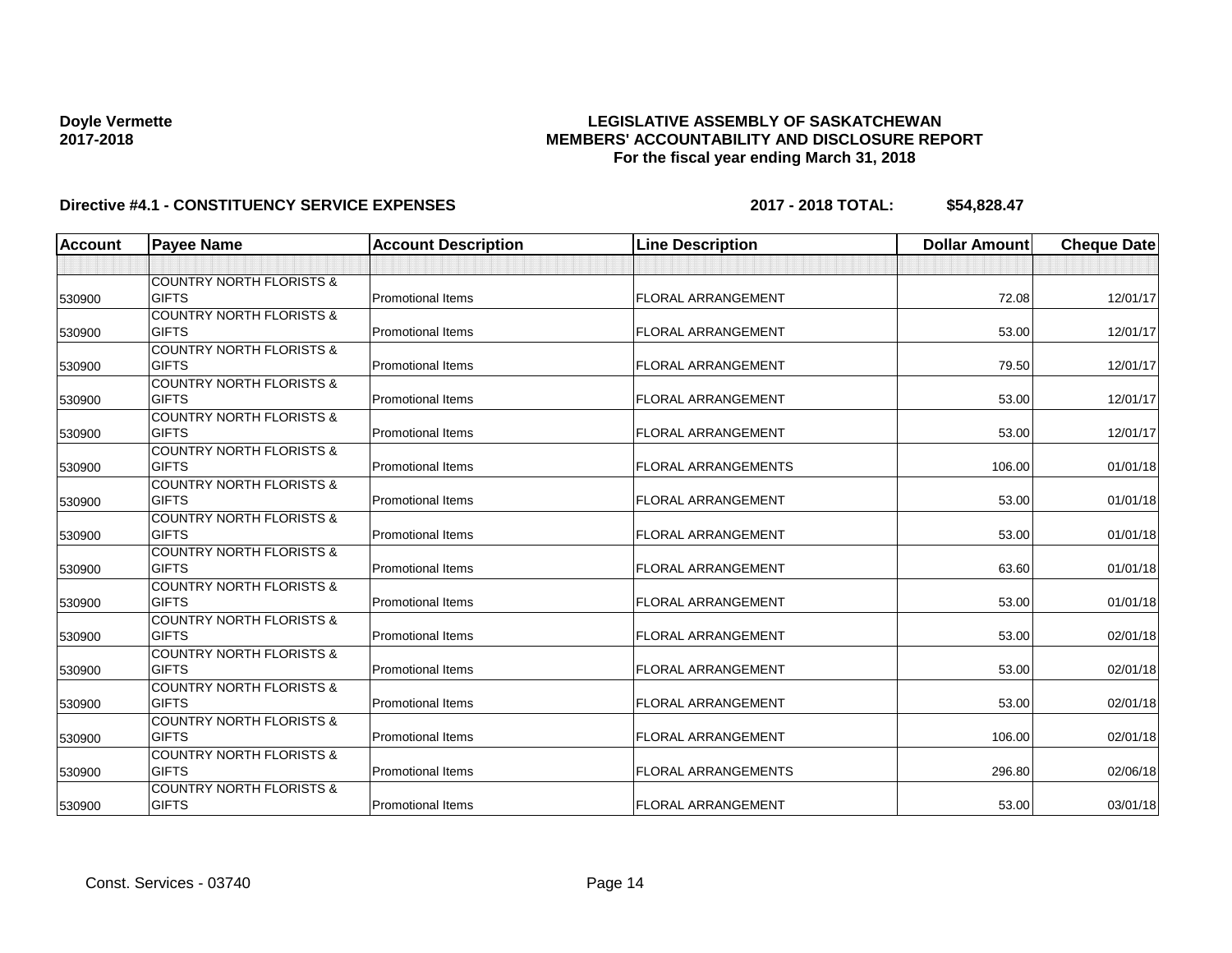### **LEGISLATIVE ASSEMBLY OF SASKATCHEWAN MEMBERS' ACCOUNTABILITY AND DISCLOSURE REPORT For the fiscal year ending March 31, 2018**

| <b>Account</b> | <b>Payee Name</b>                                   | <b>Account Description</b> | <b>Line Description</b>       | <b>Dollar Amount</b> | <b>Cheque Date</b> |
|----------------|-----------------------------------------------------|----------------------------|-------------------------------|----------------------|--------------------|
|                |                                                     |                            |                               |                      |                    |
|                | <b>COUNTRY NORTH FLORISTS &amp;</b>                 |                            |                               |                      |                    |
| 530900         | <b>GIFTS</b>                                        | <b>Promotional Items</b>   | <b>FLORAL ARRANGEMENT</b>     | 53.00                | 03/01/18           |
|                | <b>COUNTRY NORTH FLORISTS &amp;</b>                 |                            |                               |                      |                    |
| 530900         | <b>GIFTS</b>                                        | <b>Promotional Items</b>   | <b>FLORAL ARRANGEMENT</b>     | 53.00                | 03/01/18           |
|                | <b>COUNTRY NORTH FLORISTS &amp;</b>                 |                            |                               |                      |                    |
| 530900         | <b>GIFTS</b>                                        | <b>Promotional Items</b>   | <b>FLORAL ARRANGEMENT</b>     | 53.00                | 03/01/18           |
|                | <b>COUNTRY NORTH FLORISTS &amp;</b>                 |                            |                               |                      |                    |
| 530900         | <b>GIFTS</b>                                        | <b>Promotional Items</b>   | <b>FLORAL ARRANGEMENT</b>     | 53.00                | 03/01/18           |
|                | <b>COUNTRY NORTH FLORISTS &amp;</b>                 |                            |                               |                      |                    |
| 530900         | <b>GIFTS</b>                                        | <b>Promotional Items</b>   | <b>FLORAL ARRANGEMENT</b>     | 53.00                | 03/01/18           |
|                | <b>COUNTRY NORTH FLORISTS &amp;</b>                 |                            |                               |                      |                    |
| 530900         | <b>GIFTS</b>                                        | <b>Promotional Items</b>   | <b>FLORAL ARRANGEMENT</b>     | 53.00                | 03/01/18           |
|                | <b>COUNTRY NORTH FLORISTS &amp;</b>                 |                            |                               |                      |                    |
| 530900         | <b>GIFTS</b>                                        | <b>Promotional Items</b>   | <b>FLORAL ARRANGEMENT</b>     | 53.00                | 03/03/18           |
|                | <b>COUNTRY NORTH FLORISTS &amp;</b><br><b>GIFTS</b> | <b>Promotional Items</b>   | <b>FLORAL ARRANGEMENT</b>     | 53.00                | 03/07/18           |
| 530900         | <b>COUNTRY NORTH FLORISTS &amp;</b>                 |                            |                               |                      |                    |
| 530900         | <b>GIFTS</b>                                        | <b>Promotional Items</b>   | <b>FLORAL ARRANGEMENT</b>     | 53.00                | 03/12/18           |
|                | <b>COUNTRY NORTH FLORISTS &amp;</b>                 |                            |                               |                      |                    |
| 530900         | <b>GIFTS</b>                                        | <b>Promotional Items</b>   | <b>FLORAL ARRANGEMENT</b>     | 68.90                | 03/17/18           |
|                | <b>COUNTRY NORTH FLORISTS &amp;</b>                 |                            |                               |                      |                    |
| 530900         | <b>GIFTS</b>                                        | <b>Promotional Items</b>   | FLORAL ARRANGEMENT            | 53.00                | 03/18/18           |
|                | <b>COUNTRY NORTH FLORISTS &amp;</b>                 |                            |                               |                      |                    |
| 530900         | <b>GIFTS</b>                                        | <b>Promotional Items</b>   | <b>FLORAL ARRANGEMENT</b>     | 53.00                | 03/27/18           |
|                | <b>COUNTRY NORTH FLORISTS &amp;</b>                 |                            |                               |                      |                    |
| 530900         | <b>GIFTS</b>                                        | <b>Promotional Items</b>   | <b>FLORAL ARRANGEMENT</b>     | 53.00                | 03/28/18           |
|                | <b>COUNTRY NORTH FLORISTS &amp;</b>                 |                            |                               |                      |                    |
| 530900         | <b>GIFTS</b>                                        | <b>Promotional Items</b>   | <b>FLORAL ARRANGEMENT</b>     | 50.00                | 03/28/18           |
|                | <b>COUNTRY NORTH FLORISTS &amp;</b>                 |                            |                               |                      |                    |
| 530900         | <b>GIFTS</b>                                        | <b>Promotional Items</b>   | <b>FLORAL ARRANGEMENT</b>     | 53.00                | 03/30/18           |
| 530900         | NIPAWIN FLORISTS INC                                | <b>Promotional Items</b>   | <b>FLORAL ARRANGEMENT</b>     | 100.70               | 11/01/17           |
| 530900         | <b>PRINTWEST</b>                                    | <b>Promotional Items</b>   | <b>HOLIDAY CARDS - NO GST</b> | 466.40               | 01/01/18           |
| 530900         | <b>SIGNATURE GRAPHICS</b>                           | <b>Promotional Items</b>   | <b>CALENDAR MAGNETS</b>       | 1,530.64             | 02/01/18           |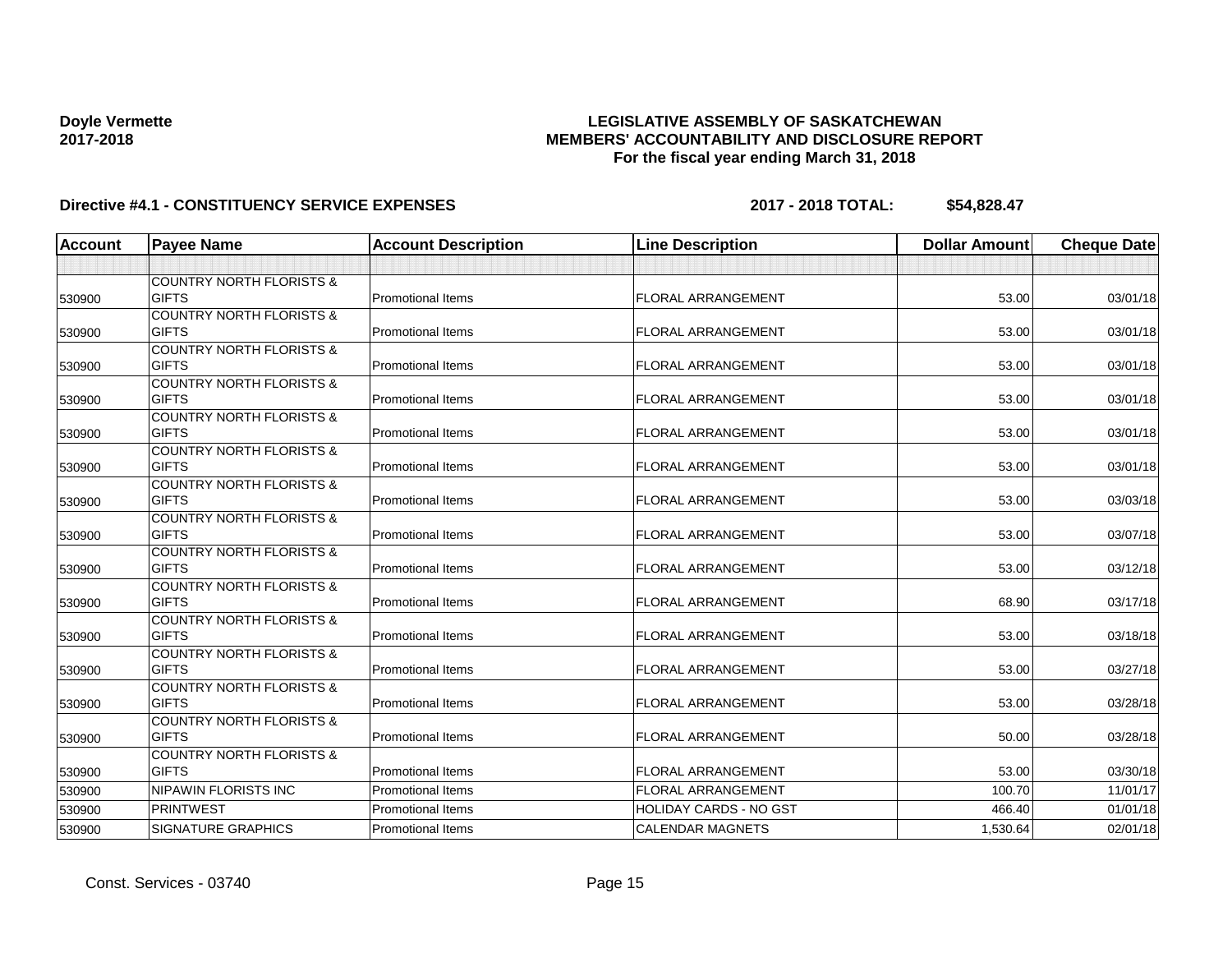### **LEGISLATIVE ASSEMBLY OF SASKATCHEWAN MEMBERS' ACCOUNTABILITY AND DISCLOSURE REPORT For the fiscal year ending March 31, 2018**

| Account | <b>Payee Name</b>              | <b>Account Description</b>   | <b>Line Description</b>           | <b>Dollar Amount</b> | <b>Cheque Date</b> |
|---------|--------------------------------|------------------------------|-----------------------------------|----------------------|--------------------|
|         |                                |                              |                                   |                      |                    |
|         | UNITED STEELWORKERS USW        |                              |                                   |                      |                    |
| 530900  | <b>LOCAL 7106</b>              | <b>Promotional Items</b>     | <b>WREATH - NO GST</b>            | 64.80                | 06/01/17           |
| 531100  | LA INTERIOR SOLUTIONS          | <b>Exhibits and Displays</b> | ADVERTISING&OFFICE SIGNAGE        | 1,319.70             | 12/01/17           |
| 542000  | BERNATCHEZ, DEVIN              | Travel                       | C.A. TRAVEL                       | 160.13               | 04/05/17           |
| 542000  | <b>BERNATCHEZ, DEVIN</b>       | Travel                       | C.A. TRAVEL MAY 12-13, 2017       | 299.60               | 05/24/17           |
| 542000  | BERNATCHEZ, DEVIN              | Travel                       | C.A. TRAVEL                       | 47.05                | 06/01/17           |
| 542000  | BERNATCHEZ, DEVIN              | Travel                       | C.A. TRAVEL                       | 161.75               | 06/19/17           |
| 542000  | BERNATCHEZ, DEVIN              | Travel                       | C.A. TRAVEL JULY 7, 2017          | 267.91               | 07/07/17           |
| 542000  | BERNATCHEZ, DEVIN              | Travel                       | C.A. TRAVEL JULY 25-28, 2017      | 319.22               | 08/01/17           |
| 542000  | BERNATCHEZ, DEVIN              | Travel                       | C.A. TRAVEL AUG 14                | 79.32                | 08/14/17           |
| 542000  | <b>BERNATCHEZ, DEVIN</b>       | Travel                       | C.A. TRAVEL AUGUST 29, 2017       | 237.22               | 09/01/17           |
| 542000  | BERNATCHEZ, DEVIN              | Travel                       | C.A. TRAVEL SEPTEMBER 11-13, 2017 | 189.66               | 09/14/17           |
| 542000  | BERNATCHEZ, DEVIN              | Travel                       | C.A. TRAVEL OCTOBER 17 - 19, 2017 | 43.81                | 10/20/17           |
| 542000  | <b>BERNATCHEZ, DEVIN</b>       | Travel                       | C.A. TRAVEL OCTOBER 24, 2017      | 256.22               | 11/01/17           |
| 542000  | <b>BILLETTE, WILBERT R</b>     | Travel                       | C.A. TRAVEL SEPTEMBER 13, 2017    | 125.45               | 10/01/17           |
| 542000  | MORIN, PEARL D                 | Travel                       | C.A. TRAVEL JUNE 24, 2017         | 95.00                | 07/01/17           |
| 550100  | <b>CRE8IV COMMUNICATIONS</b>   | <b>Printed Forms</b>         | <b>BUSINESS CARDS</b>             | 96.08                | 06/02/17           |
| 550100  | MISTER PRINT PRODUCTIONS LTD.  | <b>Printed Forms</b>         | <b>CALLING CARDS - NO GST</b>     | 243.80               | 03/01/18           |
| 550100  | <b>PRINTWEST</b>               | <b>Printed Forms</b>         | <b>BUSINESS CARDS</b>             | 397.50               | 01/01/18           |
| 555000  | <b>ACE HARDWARE</b>            | Other Material and Supplies  | OFFICE SUPPLIES - NO GST          | 21.19                | 11/01/17           |
| 555000  | <b>B &amp; P WATER SHOP</b>    | Other Material and Supplies  | <b>BOTTLED WATER</b>              | 16.50                | 05/05/17           |
| 555000  | <b>B &amp; P WATER SHOP</b>    | Other Material and Supplies  | <b>BOTTLED WATER</b>              | 5.50                 | 07/01/17           |
| 555000  | <b>COLONY COFFEE &amp; TEA</b> | Other Material and Supplies  | MISC OFFICE SUPPLIES              | 234.50               | 03/01/18           |
| 555000  | <b>COLONY COFFEE &amp; TEA</b> | Other Material and Supplies  | MISC OFFICE SUPPLIES              | 201.00               | 03/21/18           |
| 555000  | <b>COMPTECH INNOVATION</b>     | Other Material and Supplies  | OFFICE SUPPLIES - NO GST          | 187.56               | 05/17/17           |
| 555000  | <b>COMPTECH INNOVATION</b>     | Other Material and Supplies  | PRINTER CARTRIDGES                | 216.23               | 10/01/17           |
| 555000  | <b>COMPTECH INNOVATION</b>     | Other Material and Supplies  | OFFICE SUPPLIES - 6% PST          | 84.70                | 11/01/17           |
| 555000  | <b>COMPTECH INNOVATION</b>     | Other Material and Supplies  | <b>INK CARTRIDGES - 6% PST</b>    | 116.99               | 11/02/17           |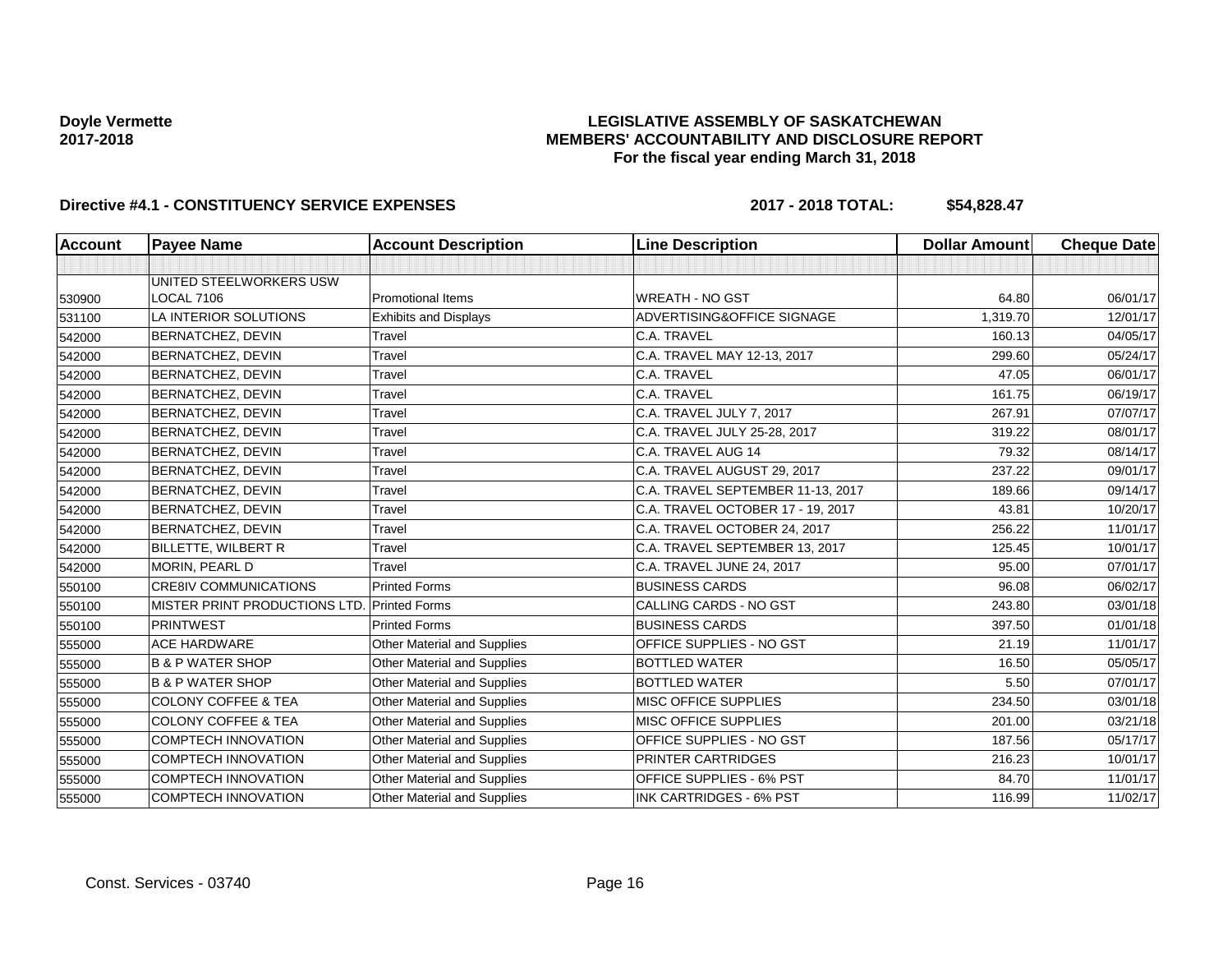### **LEGISLATIVE ASSEMBLY OF SASKATCHEWAN MEMBERS' ACCOUNTABILITY AND DISCLOSURE REPORT For the fiscal year ending March 31, 2018**

| Account | <b>Payee Name</b>                                       | <b>Account Description</b>         | <b>Line Description</b>                            | <b>Dollar Amount</b> | <b>Cheque Date</b> |
|---------|---------------------------------------------------------|------------------------------------|----------------------------------------------------|----------------------|--------------------|
|         |                                                         |                                    |                                                    |                      |                    |
| 555000  | <b>COMPTECH INNOVATION</b>                              | Other Material and Supplies        | OFFICE SUPPLIES-NO GST, PST<br><b>INCLUDED</b>     | 62.52                | 03/17/18           |
| 555000  | <b>COMPTECH INNOVATION</b>                              | Other Material and Supplies        | OFFICE SUPPLIES-NO GST, PST<br><b>INCLUDED</b>     | 176.08               | 03/17/18           |
| 555000  | <b>CROWN VACUUM SALES &amp;</b><br><b>SERVICE</b>       | Other Material and Supplies        | <b>VACUUM &amp; BAGS NO GST</b>                    | 13.73                | 10/16/17           |
| 555000  | <b>HOME STORE</b>                                       | Other Material and Supplies        | <b>MISC. &amp; OFFICE SUPPLIES</b>                 | 10.46                | 05/01/17           |
| 555000  | <b>HOME STORE</b>                                       | Other Material and Supplies        | MISC. & OFFICE SUPPLIES                            | 22.01                | 07/19/17           |
| 555000  | <b>HOME STORE</b>                                       | Other Material and Supplies        | TABLE/MISC OFFICE SUPPLIES                         | 199.23               | 10/01/17           |
| 555000  | <b>HOME STORE</b>                                       | Other Material and Supplies        | MISC OFFICE SUPPLIES                               | 111.76               | 12/01/17           |
| 555000  | <b>HOME STORE</b>                                       | <b>Other Material and Supplies</b> | MISC OFFICE SUPPLIES-ADDITION<br><b>CORRECTION</b> | 75.04                | 02/01/18           |
| 555000  | <b>SVE PURIFIED WATER</b>                               | Other Material and Supplies        | BOTTLED WATER & COOLER                             | 18.00                | 08/01/17           |
| 555000  | <b>SVE PURIFIED WATER</b>                               | Other Material and Supplies        | <b>BOTTLED WATER</b>                               | 4.00                 | 10/02/17           |
| 555000  | <b>SVE PURIFIED WATER</b>                               | Other Material and Supplies        | <b>BOTTLED WATER</b>                               | 10.00                | 11/01/17           |
| 555000  | <b>SVE PURIFIED WATER</b>                               | Other Material and Supplies        | <b>BOTTLED WATER</b>                               | 15.00                | 01/19/18           |
| 555000  | <b>SVE PURIFIED WATER</b>                               | Other Material and Supplies        | <b>BOTTLED WATER</b>                               | 10.00                | 03/02/18           |
| 555000  | VERMETTE, DOYLE A.                                      | Other Material and Supplies        | <b>REIMB: OFFICE SUPPLIES</b>                      | 17.97                | 06/02/17           |
| 555000  | VERMETTE, DOYLE A.                                      | <b>Other Material and Supplies</b> | REIMB: MISC. & OFFICE SUPPLIES                     | 23.76                | 08/01/17           |
| 555000  | VERMETTE, DOYLE A.                                      | Other Material and Supplies        | REIMB: POSTAGE&OFFICE SUPPLIES                     | 72.85                | 09/01/17           |
| 555000  | VERMETTE, DOYLE A.                                      | Other Material and Supplies        | REIMB: ADVERTISING/COFFEE                          | 19.99                | 10/02/17           |
| 555000  | VERMETTE, DOYLE A.                                      | Other Material and Supplies        | <b>REIMB: OFFICE SUPPLIES</b>                      | 149.44               | 11/01/17           |
| 555000  | VERMETTE, DOYLE A.                                      | Other Material and Supplies        | <b>REIMB: MISC &amp; OFFICE SUPPLIES</b>           | 31.26                | 11/24/17           |
| 555000  | VERMETTE, DOYLE A.                                      | Other Material and Supplies        | <b>REIMB: MISC OFFICE SUPPLIES</b>                 | 19.99                | 01/22/18           |
| 555000  | VERMETTE, DOYLE A.                                      | Other Material and Supplies        | <b>REIMB: MISC OFFICE SUPPLIES</b>                 | 17.98                | 03/01/18           |
| 555000  | YOUR DOLLAR STORE WITH MORE Other Material and Supplies |                                    | <b>OFFICE SUPPLIES</b>                             | 21.73                | 11/01/17           |
| 555000  | YOUR DOLLAR STORE WITH MORE Other Material and Supplies |                                    | <b>OFFICE SUPPLIES</b>                             | 19.61                | 11/01/17           |
| 564600  | <b>POWERLAND</b>                                        | Computer Software - Exp            | <b>ANTI-VIRUS SOFTWARE SUBSCRIPTION</b>            | 3.07                 | 05/08/17           |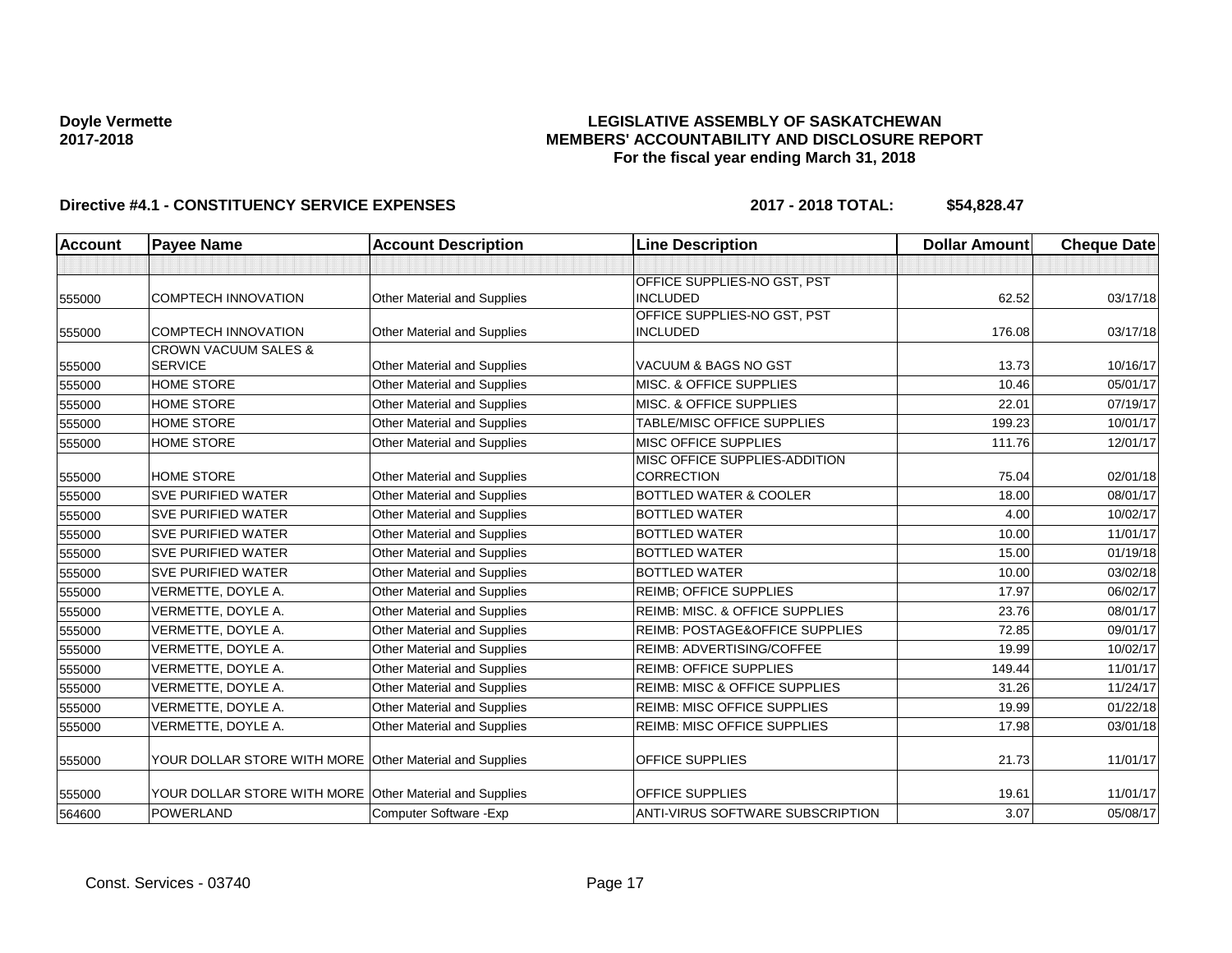### **LEGISLATIVE ASSEMBLY OF SASKATCHEWAN MEMBERS' ACCOUNTABILITY AND DISCLOSURE REPORT For the fiscal year ending March 31, 2018**

| <b>Account</b> | <b>Payee Name</b>                                 | <b>Account Description</b>           | <b>Line Description</b>                      | <b>Dollar Amount</b> | <b>Cheque Date</b> |
|----------------|---------------------------------------------------|--------------------------------------|----------------------------------------------|----------------------|--------------------|
|                |                                                   |                                      |                                              |                      |                    |
| 564600         | <b>POWERLAND</b>                                  | Computer Software - Exp              | ANITI VIRUS SOFTWARE DECEMBER 2017           | 3.07                 | 12/06/17           |
| 564600         | <b>POWERLAND</b>                                  | Computer Software - Exp              | <b>SIOGIS NSO AGREEMENT</b>                  | 3.07                 | 01/01/18           |
| 564600         | POWERLAND                                         | Computer Software - Exp              | <b>AUG. SOPHOS MSP AGREEMENT</b>             | 3.07                 | 01/01/18           |
| 564600         | <b>POWERLAND</b>                                  | Computer Software - Exp              | <b>JULY SOPHOS MSP AGREEMENT</b>             | 3.07                 | 01/01/18           |
| 564600         | <b>POWERLAND</b>                                  | Computer Software - Exp              | <b>ANTI-VIRUS</b>                            | 3.07                 | 01/04/18           |
| 564600         | <b>POWERLAND</b>                                  | Computer Software - Exp              | SOPHOS CENTRAL ENDPOINT<br><b>PROTECTION</b> | 3.07                 | 02/06/18           |
| 564600         | <b>POWERLAND</b>                                  | Computer Software - Exp              | SOPHOS CENTRAL ENDPOINT<br><b>PROTECTION</b> | 3.07                 | 02/06/18           |
| 564600         | <b>POWERLAND</b>                                  | Computer Software - Exp              | SOPHOS CENTRAL ENDPOINT<br><b>PROTECTION</b> | 3.07                 | 02/06/18           |
| 564600         | <b>POWERLAND</b>                                  | Computer Software - Exp              | SOPHOS CENTRAL ENDPOINT<br><b>PROTECTION</b> | 3.07                 | 02/06/18           |
| 564600         | <b>POWERLAND</b>                                  | Computer Software - Exp              | SOPHOS MSP AGREEMENT MARCH 2018              | 3.07                 | 03/02/18           |
| 565200         | <b>CROWN VACUUM SALES &amp;</b><br><b>SERVICE</b> | Office Furniture and Equipment - Exp | VACUUM & BAGS NO GST                         | 275.00               | 10/16/17           |
| 565200         | <b>SVE PURIFIED WATER</b>                         | Office Furniture and Equipment - Exp | <b>BOTTLED WATER &amp; COOLER</b>            | 160.00               | 08/01/17           |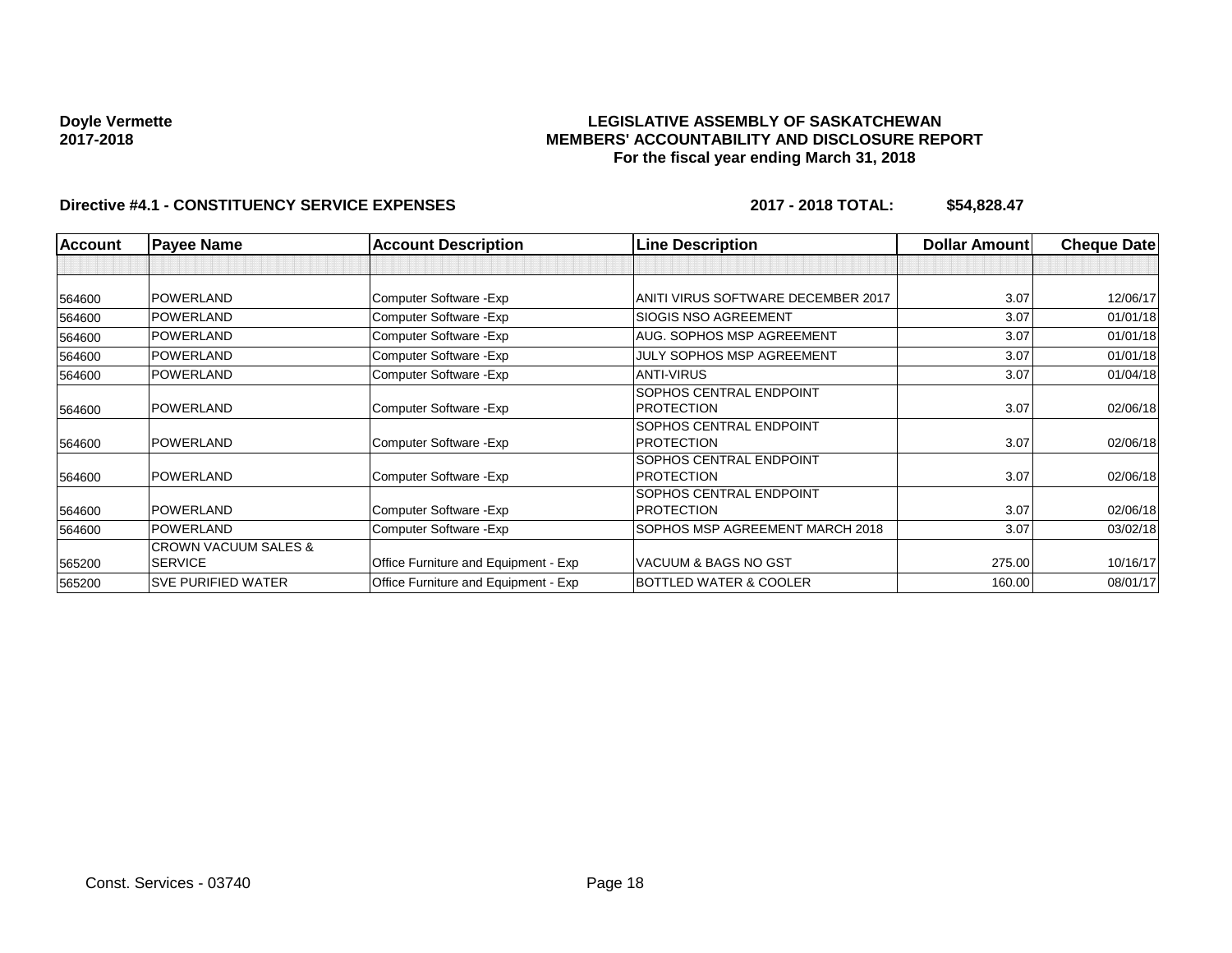### **LEGISLATIVE ASSEMBLY OF SASKATCHEWAN MEMBERS' ACCOUNTABILITY AND DISCLOSURE REPORT For the fiscal year ending March 31, 2018**

# Directive #6 - CONSTITUENCY ASSISTANT EXPENSES 2017 - 2018 TOTAL: \$60,331.75

| <b>Account</b> | <b>Payee Name</b>       | <b>Account Description</b> | <b>Dollar Amount</b> | <b>Cheque Date</b> |
|----------------|-------------------------|----------------------------|----------------------|--------------------|
|                |                         |                            |                      |                    |
| 513000         | BERNATCHEZ, DEVIN D. J. | Out-of-Scope Permanent     | 2,213.42             | 04/11/17           |
| 513000         | BERNATCHEZ, DEVIN D. J. | Out-of-Scope Permanent     | $-2,213.42$          | 04/11/17           |
| 513000         | BERNATCHEZ, DEVIN D. J. | Out-of-Scope Permanent     | 2,213.42             | 04/25/17           |
| 513000         | BERNATCHEZ, DEVIN D. J. | Out-of-Scope Permanent     | 2,213.42             | 05/09/17           |
| 513000         | BERNATCHEZ, DEVIN D. J. | Out-of-Scope Permanent     | 2,213.42             | 05/24/17           |
| 513000         | BERNATCHEZ, DEVIN D. J. | Out-of-Scope Permanent     | 2,213.42             | 06/06/17           |
| 513000         | BERNATCHEZ, DEVIN D. J. | Out-of-Scope Permanent     | 2213.42              | 06/20/17           |
| 513000         | BERNATCHEZ, DEVIN D. J. | Out-of-Scope Permanent     | 2,213.42             | 07/05/17           |
| 513000         | BERNATCHEZ, DEVIN D. J. | Out-of-Scope Permanent     | 2,213.42             | 07/18/17           |
| 513000         | BERNATCHEZ, DEVIN D. J. | Out-of-Scope Permanent     | 2,213.42             | 08/01/17           |
| 513000         | BERNATCHEZ, DEVIN D. J. | Out-of-Scope Permanent     | 2,213.42             | 08/15/17           |
| 513000         | BERNATCHEZ, DEVIN D. J. | Out-of-Scope Permanent     | 2213.42              | 08/29/17           |
| 513000         | BERNATCHEZ, DEVIN D. J. | Out-of-Scope Permanent     | 2,213.42             | 09/12/17           |
| 513000         | BERNATCHEZ, DEVIN D. J. | Out-of-Scope Permanent     | 2,213.42             | 09/26/17           |
| 513000         | BERNATCHEZ, DEVIN D. J. | Out-of-Scope Permanent     | 2,213.42             | 10/11/17           |
| 513000         | BERNATCHEZ, DEVIN D. J. | Out-of-Scope Permanent     | 2213.42              | 10/24/17           |
| 513000         | BERNATCHEZ, DEVIN D. J. | Out-of-Scope Permanent     | 2213.42              | 11/07/17           |
| 513000         | BERNATCHEZ, DEVIN D. J. | Out-of-Scope Permanent     | 2213.42              | 11/21/17           |
| 513000         | BERNATCHEZ, DEVIN D. J. | Out-of-Scope Permanent     | 2,213.42             | 12/05/17           |
| 513000         | BERNATCHEZ, DEVIN D. J. | Out-of-Scope Permanent     | 2,213.42             | 12/19/17           |
| 513000         | BERNATCHEZ, DEVIN D. J. | Out-of-Scope Permanent     | 2,213.42             | 01/03/18           |
| 513000         | BERNATCHEZ, DEVIN D. J. | Out-of-Scope Permanent     | 2213.42              | 01/16/18           |
| 513000         | BERNATCHEZ, DEVIN D. J. | Out-of-Scope Permanent     | 2,213.42             | 02/01/18           |
| 513000         | BERNATCHEZ, DEVIN D. J. | Out-of-Scope Permanent     | 2,213.42             | 02/13/18           |
| 513000         | BERNATCHEZ, DEVIN D. J. | Out-of-Scope Permanent     | 2,213.42             | 03/01/18           |
| 513000         | BERNATCHEZ, DEVIN D. J. | Out-of-Scope Permanent     | 2,213.42             | 03/13/18           |
| 513000         | BERNATCHEZ, DEVIN D. J. | Out-of-Scope Permanent     | 2,213.42             | 03/27/18           |
| 513000         | BERNATCHEZ, DEVIN D. J. | Out-of-Scope Permanent     | 2,213.42             | 04/10/18           |
| 514000         | BILLETTE, WILBERT R     | Casual/Term                | 841.24               | 07/05/17           |